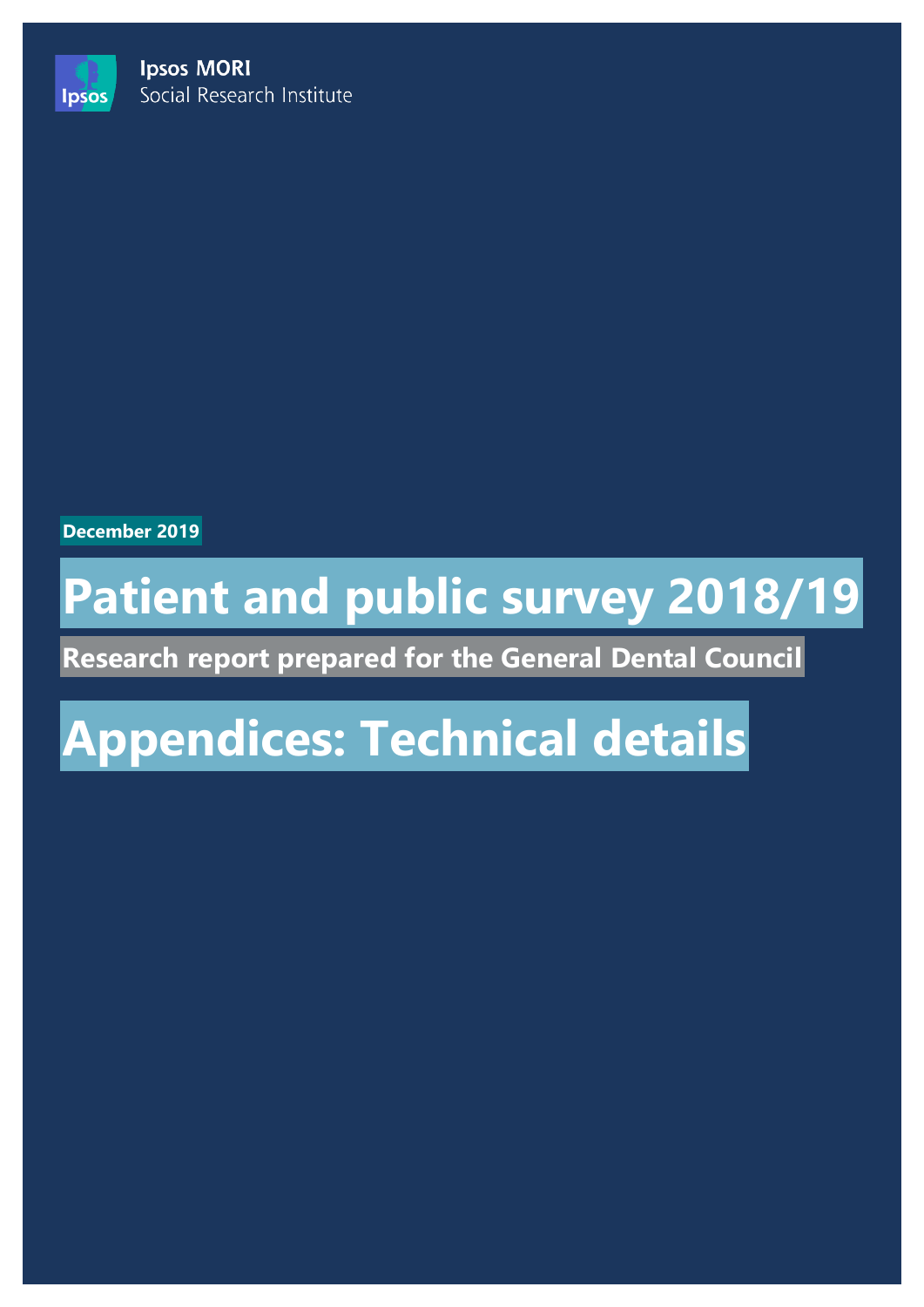## **Contents**

| 1.1   |  |
|-------|--|
| $1.2$ |  |
| 1.3   |  |
|       |  |
|       |  |
|       |  |
|       |  |
| 1.4   |  |
| 1.5   |  |
| 1.6   |  |
| 1.7   |  |

## <span id="page-1-0"></span>**Appendices: Technical details**

## <span id="page-1-1"></span>**1.1 Statistical significance**

It should be remembered that a sample and not the entire population of people aged 15 and over living in the United Kingdom has been interviewed. Consequently, all results are subject to potential sampling tolerances (or margins of error), which means that not all differences between results are statistically significant. For example, for a question where 50% of the people in a weighted sample of 1,232 respond with a particular answer, the chances are 95 in 100 that this result would not vary more than plus or minus three percentage points from a census of the entire population (using the same procedures).

Indications of approximate sampling tolerances for this survey are provided in the following table. As shown, sampling tolerances vary with the size of the sample and the size of the percentage results (the bigger the sample, the closer the result is likely to be to the result that would be obtained if the entire population was asked the same question).

This survey used a quota sampling approach. Strictly speaking the tolerances applied here apply only to random samples with an equivalent design effect. In practice, good quality quota sampling has been found to be almost as accurate.

| Approximate sampling tolerances applicable to percentages at or near these levels |            |            |    |  |  |  |
|-----------------------------------------------------------------------------------|------------|------------|----|--|--|--|
| Size of sample on which survey result is<br>based                                 | 10% or 90% | 30% or 70% |    |  |  |  |
|                                                                                   |            |            |    |  |  |  |
| 100 interviews                                                                    |            |            | 10 |  |  |  |
| 200 interviews                                                                    |            |            |    |  |  |  |
| 300 interviews                                                                    |            |            |    |  |  |  |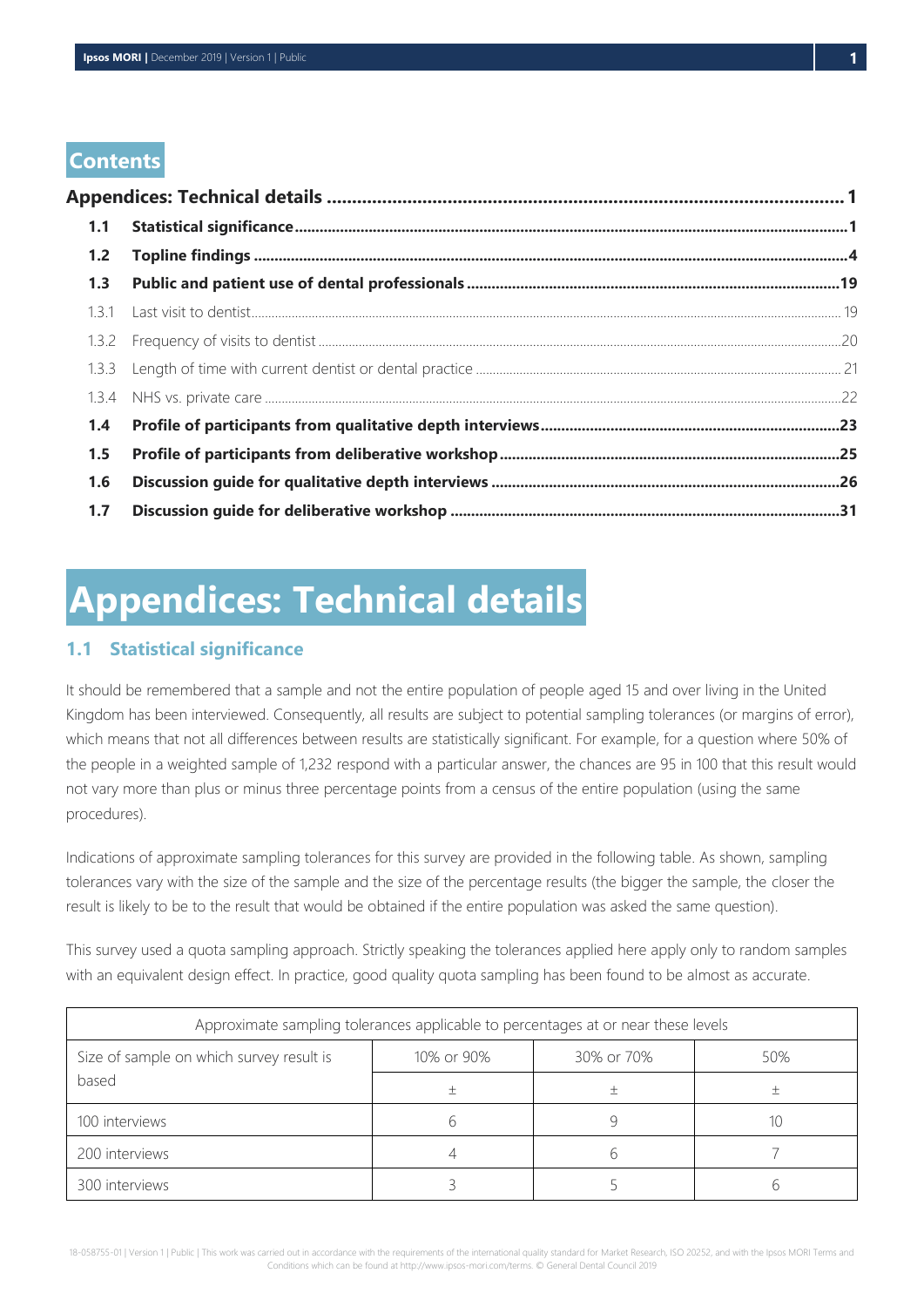| 400 interviews  | 3              | 5              | 5              |
|-----------------|----------------|----------------|----------------|
| 500 interviews  | 3              | 4              | 4              |
| 600 interviews  | $\overline{c}$ | $\overline{4}$ | 4              |
| 700 interviews  | 2              | 3              | 4              |
| 800 interviews  | 2              | 3              | 4              |
| 900 interviews  | $\mathcal{P}$  | 3              | 3              |
| 1589 interviews | 2              | 2              | 3              |
| 1232 interviews | 2              | 3              | 3              |
| 1640 interviews | 2              | $\overline{c}$ | $\mathcal{P}$  |
| 1603 interviews | 2              | $\overline{c}$ | $\overline{c}$ |
| 1609 interviews | 2              | $\overline{c}$ | $\overline{c}$ |
| 1563 interviews |                | $\mathcal{P}$  | ζ              |

Different groups within a sample (e.g. men and women) may have different results for the same question. A difference has to be of a certain size in order to be statistically significant though. To test if a difference in results between two subgroups within a sample is a statistically significant one, at the 95% confidence interval, the differences between the two results must be greater than the values provided in the table below. Again, strictly speaking the sampling tolerances shown here apply only to random samples with an equivalent design effect. In practice, good quality quota sampling has been found to be almost as accurate.

| Differences required for significance at or near these percentages |            |            |     |  |  |
|--------------------------------------------------------------------|------------|------------|-----|--|--|
| Size of sample on which survey result is based                     | 10% or 90% | 30% or 70% | 50% |  |  |
|                                                                    | $\pm$      | $\pm$      | 土   |  |  |
| 100 and 100                                                        | 8          | 13         | 14  |  |  |
| 100 and 200                                                        | 7          | 11         | 12  |  |  |
| 100 and 300                                                        |            | 10         | 11  |  |  |
| 100 and 400                                                        | 7          | 10         | 11  |  |  |
| 100 and 500                                                        | 7          | 10         | 11  |  |  |
| 200 and 200                                                        |            | 10         | 11  |  |  |
| 200 and 300                                                        | 5          | 8          | 9   |  |  |
| 200 and 400                                                        | 5          | 8          | 9   |  |  |
| 200 and 500                                                        | 5          | 8          | 8   |  |  |
| 300 and 300                                                        | 5          | 7          | 8   |  |  |
| 300 and 400                                                        | 5          |            | 8   |  |  |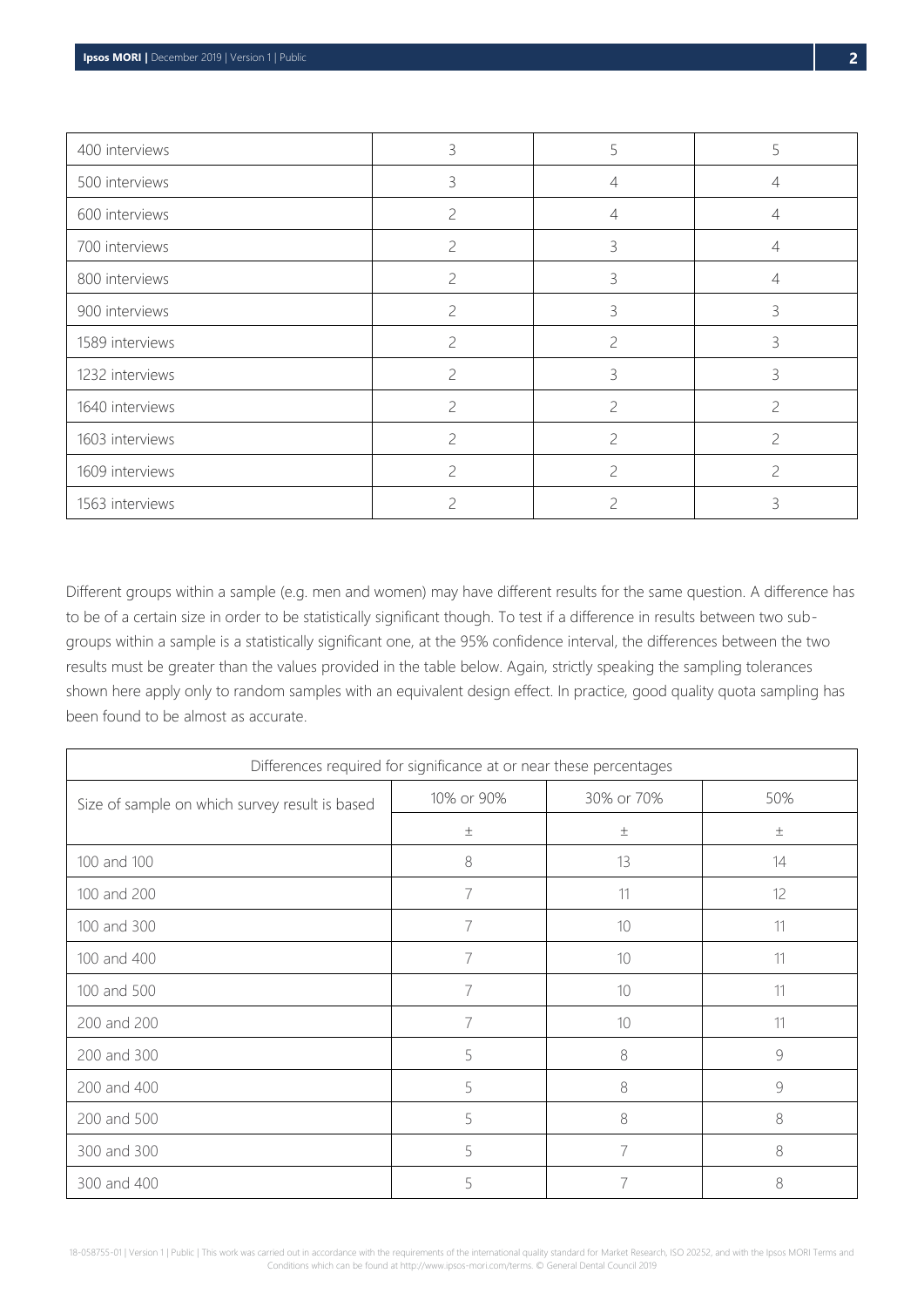| 300 and 500                           | 4 |   |   |
|---------------------------------------|---|---|---|
| 400 and 400                           |   | 6 |   |
| 400 and 500                           | 4 | 6 |   |
| 500 and 500                           |   | 6 | h |
| 1589 and 1232 (2018 and 2017 surveys) |   | 3 |   |
| 1232 and 1259 (2017 and 2015 surveys) |   | 4 |   |
| 1259 and 1640 (2015 and 2014 surveys) |   | ੨ |   |
| 1640 and 1603 (2014 and 2013 surveys) |   | ξ | 3 |
| 1603 and 1609 (2013 and 2012 surveys) |   | ζ |   |
| 1603 and 1563 (2013 and 2011 surveys) |   | ੨ |   |
| 1609 and 1563 (2012 and 2011 surveys) |   |   |   |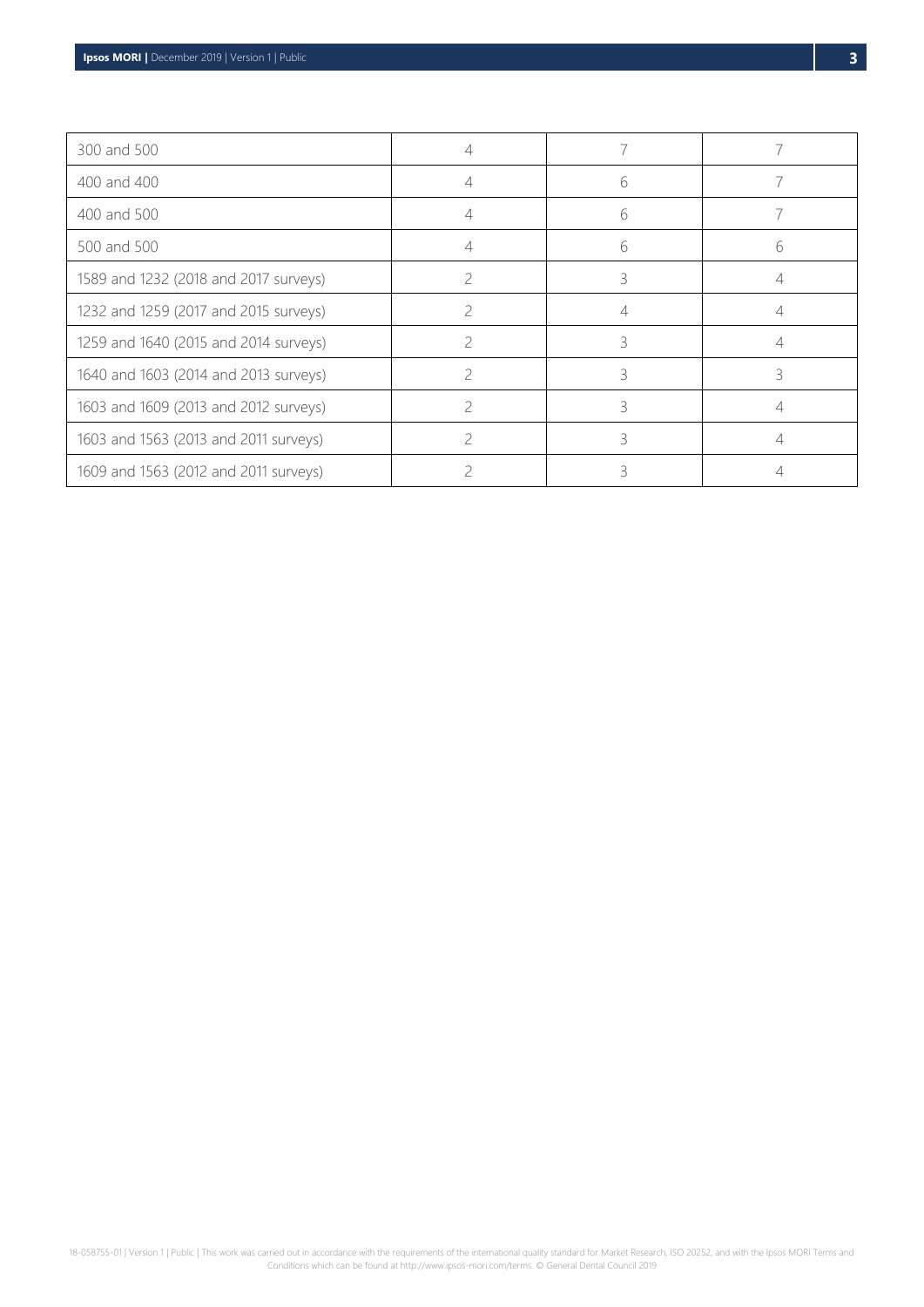## <span id="page-4-0"></span>**1.2 Topline findings**

Findings from the 2017 survey have been tested against the 2018 survey. Results that are significantly different to the 2017 survey have been highlighted in yellow.

#### Use of Dentists and Dental Care Professionals

| w<br>w<br>I  |
|--------------|
| ×<br>×<br>۰. |

|                                                     | 2018<br>% | 2017<br>$\%$ | 2015<br>% | 2014<br>% | 2013<br>% | 2012<br>$\%$ | 2011<br>% |
|-----------------------------------------------------|-----------|--------------|-----------|-----------|-----------|--------------|-----------|
| In the last 6 months                                | 55        | 54           | 54        | 50        | 51        | 50           | 53        |
| In the last 7-12 months                             | 13        | 15           | 15        | 14        | 15        | 16           | 12        |
| In the last 1-2 years                               | 10        | 10           | Ч         | 10        |           | 10           |           |
| More than 2 years ago                               | 12        | 13           |           | 13        |           | 10           | 15        |
| I used to go to the dentist but I<br>don't any more | 6         |              | 6         | 8         |           | 8            |           |
| I have never been to the dentist                    |           |              |           |           |           |              |           |
| Don't know                                          | $\star$   | $\star$      | $\star$   | $\star$   | $\star$   |              |           |

#### Q2. On average, how often do you go to the dentist?

When was the last time you went to the dentist?

#### GD02

*Base: People who go to the dentist: 2018 (1439); 2017 (1148); 2015 (1125); 2014 (1422); 2013 (1376); 2012 (1320)*

|                                | 2018    | 2017    | 2015 | 2014    | 2013    | 2012    |
|--------------------------------|---------|---------|------|---------|---------|---------|
|                                | %       | %       | %    | %       | %       | %       |
| Once every six months          | 51      | 50      | מל   | 53      | 54      |         |
| Once a year                    | 28      |         |      | 26      | 24      |         |
| Once every two years           |         |         |      |         |         |         |
| Less than once every two years | 12      | 14      |      | 15      |         |         |
| Don't know                     | $\star$ | $\star$ |      | $\star$ | $\star$ | $\star$ |

## Q3.

And how long have you been with your current dentist or dental practice?

GD03

*Base: People who go to the dentist: 2018 (1439); 2017 (1148); 2015 (1125): 2014 (1422); 2013 (1376); 2012 (1320)*

|                                  | 2018 | 2017 | 2015 | 2014 | 2013 | 2012 |
|----------------------------------|------|------|------|------|------|------|
|                                  | %    | $\%$ | %    | $\%$ | %    | %    |
| One year or less                 |      |      | 10   |      |      | 14   |
| Over one year, up to two years   | 8    | 10   |      |      |      | 13   |
| Over two years, up to five years | 19   | 20   |      | 23   | 20   | 22   |
| Over five years, up to 10 years  | 19   | 19   | 19   | 18   | 19   | 18   |
| Over 10 years, up to 15 years    | 12   |      | 16   | 12   | 12   |      |
| Over 15 years, up to 20 years    | 9    |      |      |      |      |      |
| Over 20 years                    | 20   |      | 18   | 18   | 18   | 14   |
| Don't know                       |      |      |      |      |      |      |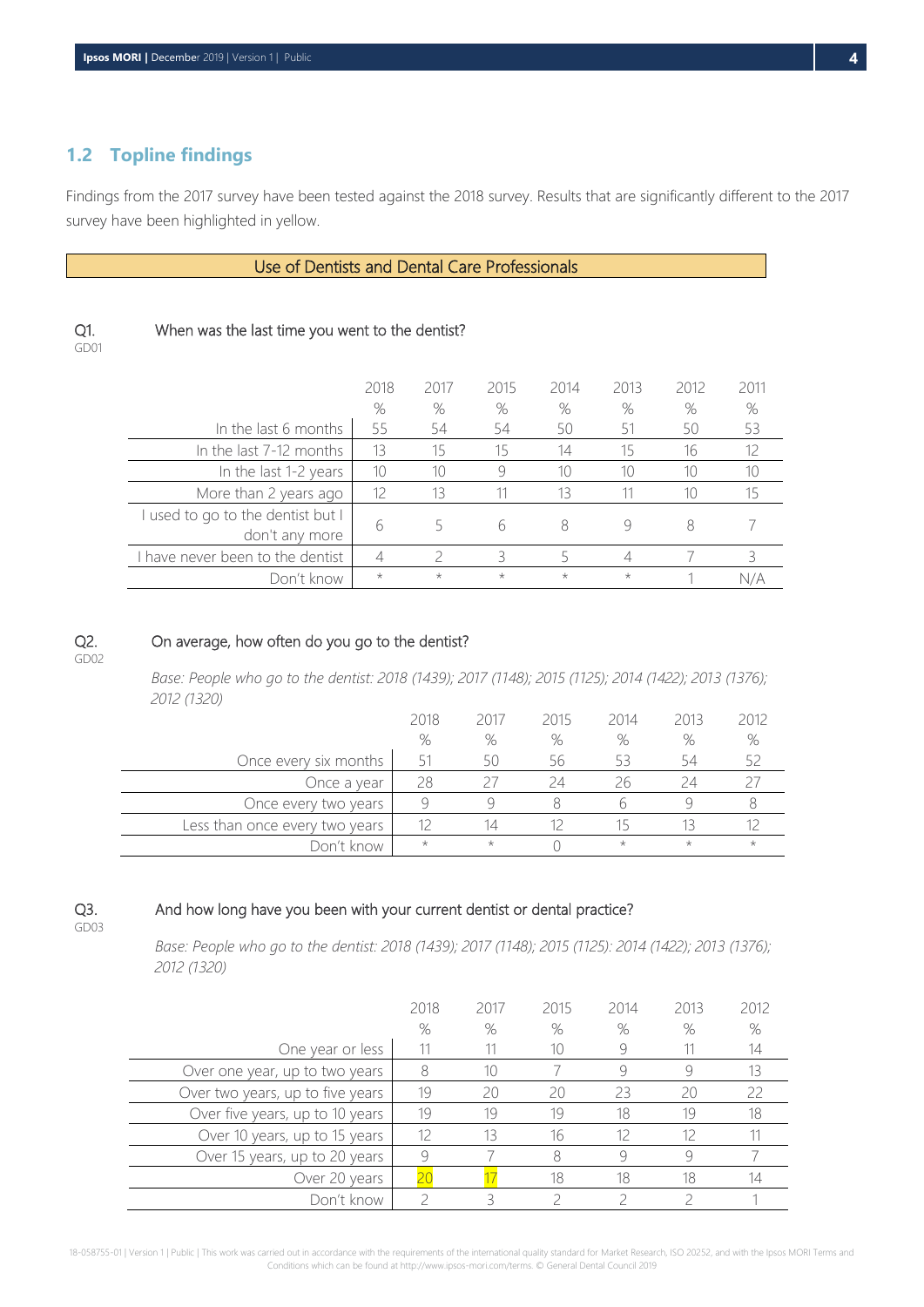Q4. GD04 As you're probably aware, dental care is available both through the NHS and privately. Sometimes during one visit to the dentist, you may even have a combination of NHS and private treatment.

#### Thinking about the last time you visited your dentist or dental practice, which of these options best describes the type of care you think you received?

*Base: People who go to the dentist at least once every two years: 2018 (1272); 2017 (997); 2015 (982); 2014 (1216); 2013 (1188); 2012 (1145)*

|                                                                    | 2018<br>$\%$ | 2017<br>% | 2015<br>% | 2014<br>% | 2013<br>% | 2012<br>$\%$ |
|--------------------------------------------------------------------|--------------|-----------|-----------|-----------|-----------|--------------|
| NHS dental care that I paid for                                    | 46           | 47        | 45        | 45        | 48        | 45           |
| NHS dental care that was free                                      | 20           | 22        | 25        | 26        | 24        | 31           |
| A mixture of NHS dental care and<br>private dental care in the UK* |              | 10        | h         |           |           |              |
| Private dental care only in the UK                                 | 21           | 18        | 19        | 19        | 20        | 18           |
| I had treatment abroad                                             | 3            |           |           |           |           |              |
| I'm not sure what type of care I<br>received                       | 3            |           |           |           |           | $^{\star}$   |

\*In 2015, 2014, 2013 and 2012, the answer code was worded: 'NHS dental care and additional private dental care in the UK.'

#### Satisfaction with Dental Care

#### Q5. GD05 Now thinking about your own experience, how satisfied or otherwise are you with your dental care or treatment?

*Base: People who go to the dentist at least once a year: 2018 (1153); 2017 (898); 2015 (898); 2014 (1129); 2013 (1063)*

|                     | 2018<br>% | 2017<br>% | 2015<br>% | 2014<br>% | 2013<br>$\%$ |
|---------------------|-----------|-----------|-----------|-----------|--------------|
| Very satisfied      | 68        | 6,        | 68        | 62        | 61           |
| Fairly satisfied    | 27        | 29        | 28        | 34        |              |
| Fairly dissatisfied |           |           |           |           |              |
| Very dissatisfied   |           |           |           |           |              |
| Don't know          |           | $\star$   | $\star$   | $\star$   | $\star$      |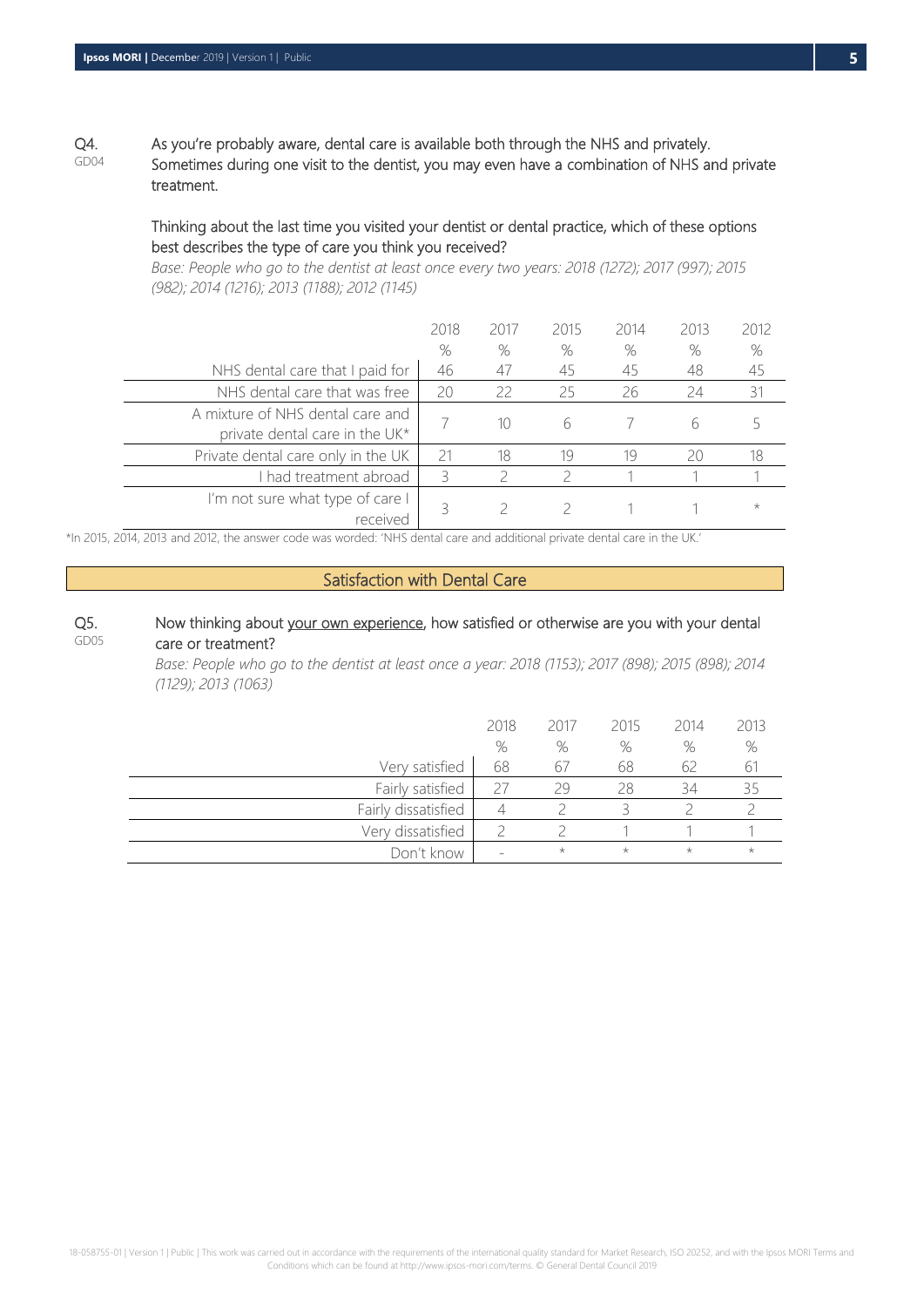#### Regulation of Dental Professionals

The following questions will ask you about your views on the regulation of different types of services. By 'regulation' we mean where there is a set of rules that govern behaviour, actions and conduct, and where action may be taken if these rules aren't met.

Q6. GD06

 Now thinking about healthcare generally (and not just dental care), how confident, if at all, are you that regulation of this works effectively?\*

|                      | 2018 | 2017 | 2015 | 2014 | 2013 | 2012 |
|----------------------|------|------|------|------|------|------|
|                      | %    | %    | %    | %    | %    | %    |
| Very confident       | 27   | 24   | 20   |      | 14   | 14   |
| Fairly confident     | 49   |      | 56   | 58   |      | 58   |
| Not very confident   |      |      | 16   | 16   | 20   |      |
| Not at all confident |      |      |      |      |      |      |
| Don't know           |      |      |      |      |      |      |

\*In 2015, 2014 and 2013 the question was worded: 'Now thinking about healthcare, how confident, if at all, are you that regulation of this works effectively?' In 2012, the question was worded: 'How confident, if at all, are you that healthcare in general works effectively?'

#### Q7. GD07 Which of the following best describes how aware you were of the General Dental Council before this survey?

|                                                                | 2018<br>% | 2017<br>$\%$ | 2015<br>$\%$ | 2014<br>% | 2013<br>% | 2012<br>% | 2011<br>% |
|----------------------------------------------------------------|-----------|--------------|--------------|-----------|-----------|-----------|-----------|
| I had definitely heard of the General<br>Dental Council before | 25        | 24           | 20           |           | 15        |           |           |
| I think I had heard of the General<br>Dental Council before    | 18        |              | 18           | 16        | 27        |           |           |
| had not heard of the General<br>Dental Council before          | 56        |              |              | 65        | 58        |           |           |
| Not sure                                                       | $\star$   | $\star$      | $\star$      |           |           |           |           |

In 2012 and 2011, the answer codes were worded: 'I have definitely heard of the General Dental Council before', 'I think I have heard of the General Dental Council before', and 'I have not heard of the General Dental Council before'.

#### Q8. GD08 How confident, if at all, are you that the General Dental Council is regulating dentists and dental care professionals effectively?\*

|                      | 2018 |
|----------------------|------|
|                      | $\%$ |
| Very confident       | 21   |
| Fairly confident     | 52   |
| Not very confident   | 10   |
| Not at all confident |      |
| Don't know           |      |

In 2018 this question was asked of all participants, rather than just those who had head of the General Dental Council. As description of the General Dental Council was read out to participants before this question. Therefore, comparisons with previous years are not provided.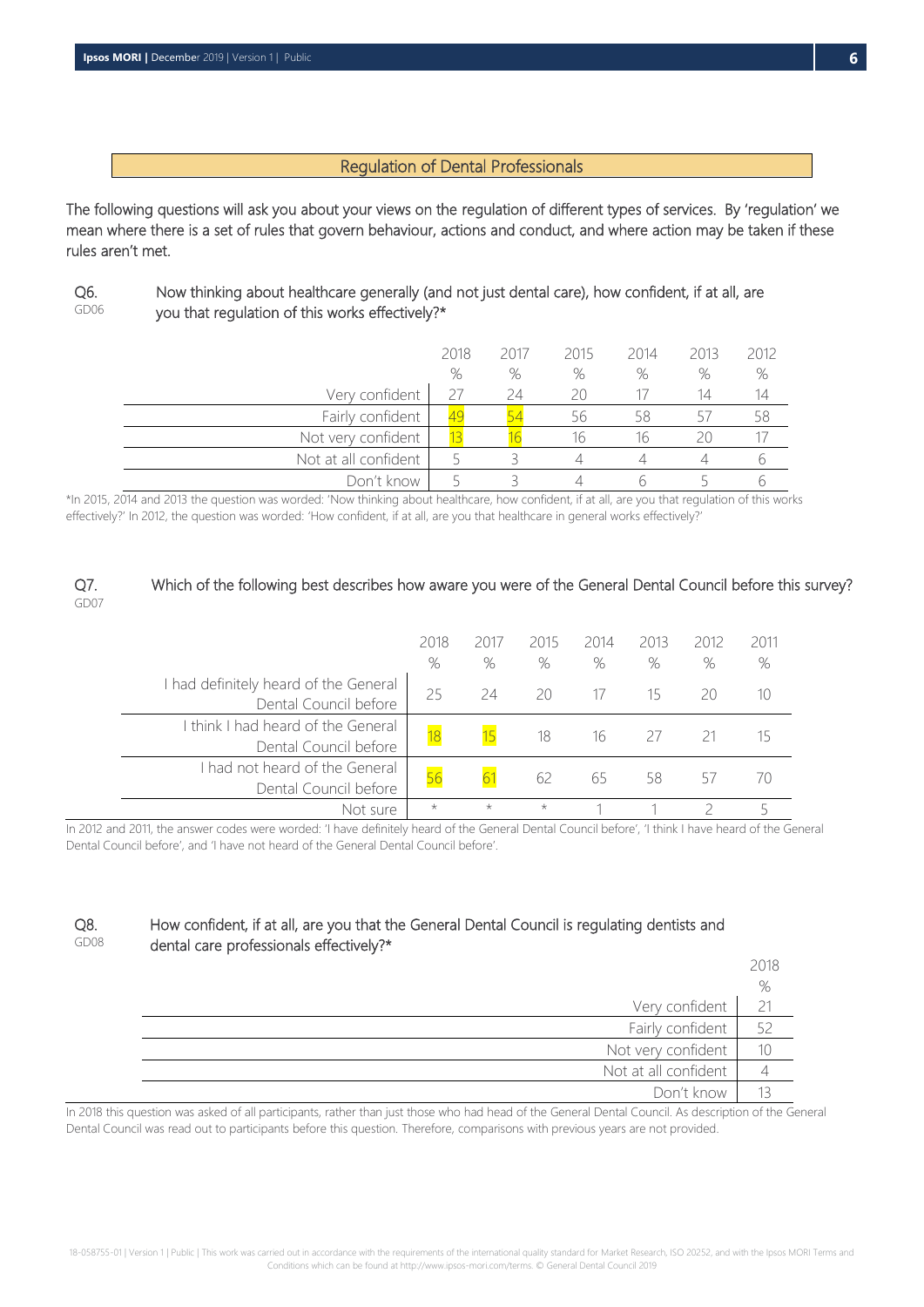Q8b.

What makes you say that?

GD08B

|                                                             | 2018 |
|-------------------------------------------------------------|------|
|                                                             | %    |
| Good personal experiences                                   | 31   |
| I have no reason not to be confident in the GDC             | 27   |
| Know dentists are regulated                                 | 24   |
| Trained / qualified                                         | 18   |
| Didn't know dentists are regulated                          | 10   |
| Bad personal experiences                                    |      |
| Heard / seen in the media that the GDC has not taken action |      |
| Heard / seen in the media that the GDC has taken action     |      |
| Don't think they are trained / qualified                    |      |
| Don't know                                                  |      |

#### Q9. GD09A Where on this scale best represents your views of what a regulator for dental professionals should focus on? Select any point in the scale from 1 through to 5.

|   |                                                                                                                                                                                | 2018<br>% |
|---|--------------------------------------------------------------------------------------------------------------------------------------------------------------------------------|-----------|
|   | A regulator for dental professionals should focus mainly on preventing bad<br>practice in dentistry                                                                            | 22        |
| 2 |                                                                                                                                                                                |           |
| 3 | A regulator for dental professionals should focus equally on preventing bad<br>practice and taking action against dentists that have serious complaints raised<br>against them | 65        |
| 4 |                                                                                                                                                                                |           |
| 5 | A regulator for dental professionals should focus mainly on taking action against<br>dentists that have serious complaints raised against them                                 |           |

#### Q10. GD10A How confident, if at all, would you say you are in the way dental care is delivered in the UK?

|                      | 2018 |
|----------------------|------|
|                      | %    |
| Very confident       | 29   |
| Fairly confident     | 54   |
| Not very confident   |      |
| Not at all confident |      |
| Don't know           |      |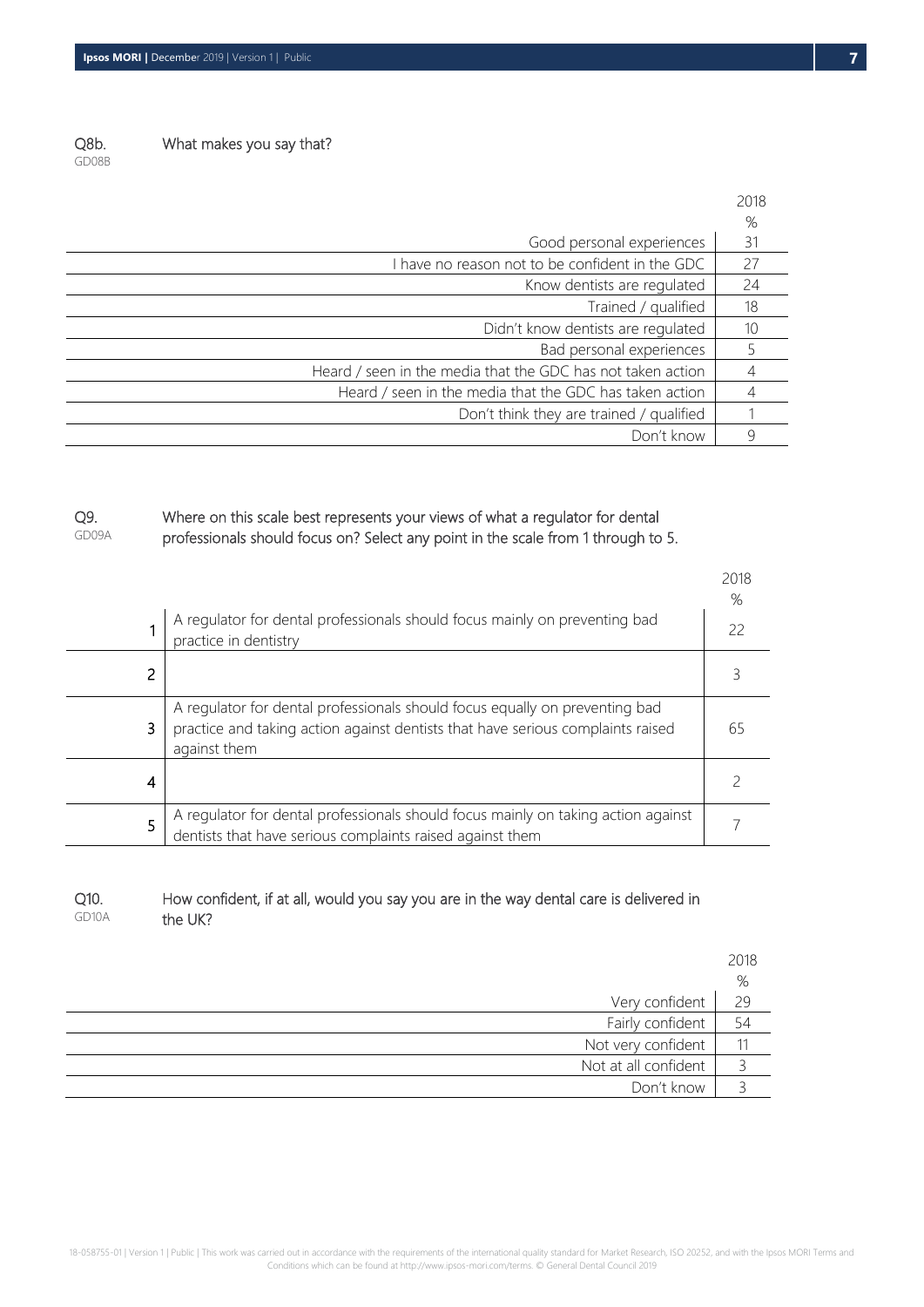| Q11.  | What, if anything, has stopped you going to see a dentist for a regular check-up in |
|-------|-------------------------------------------------------------------------------------|
| GD11A | the past?                                                                           |

|                                                 | 2018           |
|-------------------------------------------------|----------------|
|                                                 | ℅              |
| Did not have time                               | 12             |
| Worried about the cost of potential treatment   | 8              |
| Worried about how painful it might be           | 7              |
| Did not want to                                 | 5              |
| Unable to find an NHS dentist                   | 5              |
| Unable to get an appointment when I needed one  | 5              |
| Not registered at a dentist                     | $\overline{4}$ |
| Being away from home                            | $\overline{4}$ |
| Have no natural teeth                           | 3              |
| Too far from where I live                       |                |
| Did not think the dentist would be able to help |                |
| Unable to get there using public transport      |                |
| The practice is not easily accessible for me    |                |
| Negative stories from friends and family        |                |
| Unable to find a private dentist                |                |
| Negative stories in the media                   | $\star$        |
| Something else                                  | 6              |
| Nothing                                         | 53             |
| Don't know                                      | $\overline{c}$ |

#### Q12. GD12AX During your last dental appointment, did you have confidence in the dental professional you saw?

*Base: people who have ever been to the dentist:2018 (1543)*

|                     | 2018 |
|---------------------|------|
|                     | %    |
| Yes, definitely     | 81   |
| Yes, to some extent | 13   |
| No, not at all      |      |
| Don't know          |      |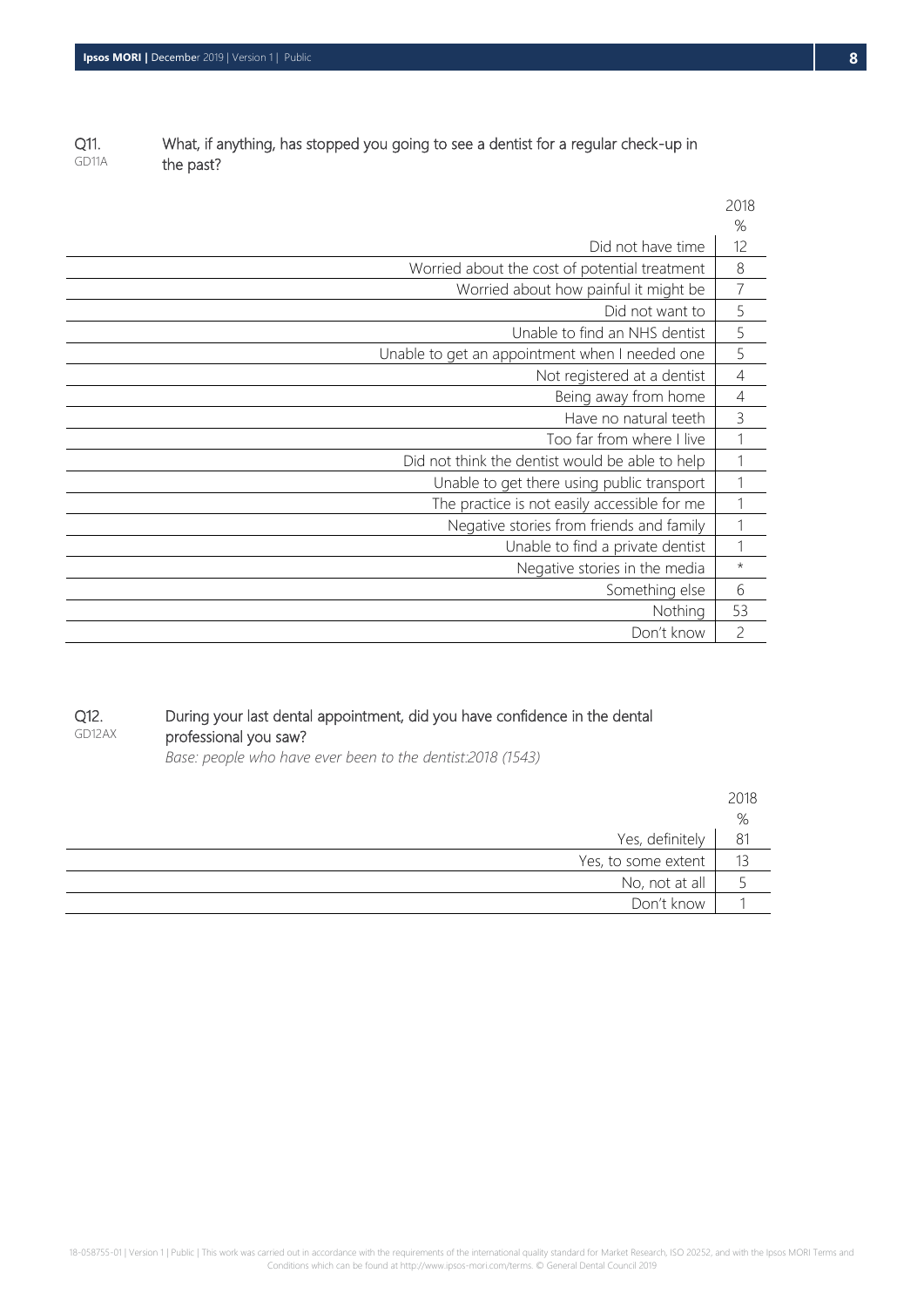Q12b. And why do you say that?

GD13A

*Base: people who have ever been to the dentist: 2018 (1543)*

|                                       | 2018           |
|---------------------------------------|----------------|
|                                       | %              |
| They resolved my problem              | 34             |
| Good standard of care                 | 33             |
| They were polite                      | 31             |
| Good previous experience              | 26             |
| Have gone there before                | 20             |
| Surgery was clean                     | 17             |
| Gave me options for treatment         | 17             |
| Explained risks and benefits          | 12             |
| Explained costs                       | 9              |
| Neat personal appearance              | 8              |
| I just did                            | 6              |
| Recommendations from others           | $\overline{4}$ |
| They were a private dentist           | 3              |
| They have letters after their name    | $\overline{c}$ |
| Have had bad experiences there before | $\overline{c}$ |
| Bad standard of care                  | $\mathbf{1}$   |
| They did not resolve my problem       | $\overline{1}$ |
| Did not give me options for treatment | $\overline{1}$ |
| They were impolite                    | 1              |
| Bad previous experience               | $\mathbf 1$    |
| I just didn't                         | 1              |
| Did not explain risks and benefits    | 1              |
| Did not explain costs                 | 1              |
| Untidy personal appearance            | $\star$        |
| Did not see their qualifications      | $\star$        |
| Surgery was dirty                     | $\star$        |
| Bad feedback from others              | $\star$        |
| Another reason                        | 5              |
| Don't know                            | $\overline{1}$ |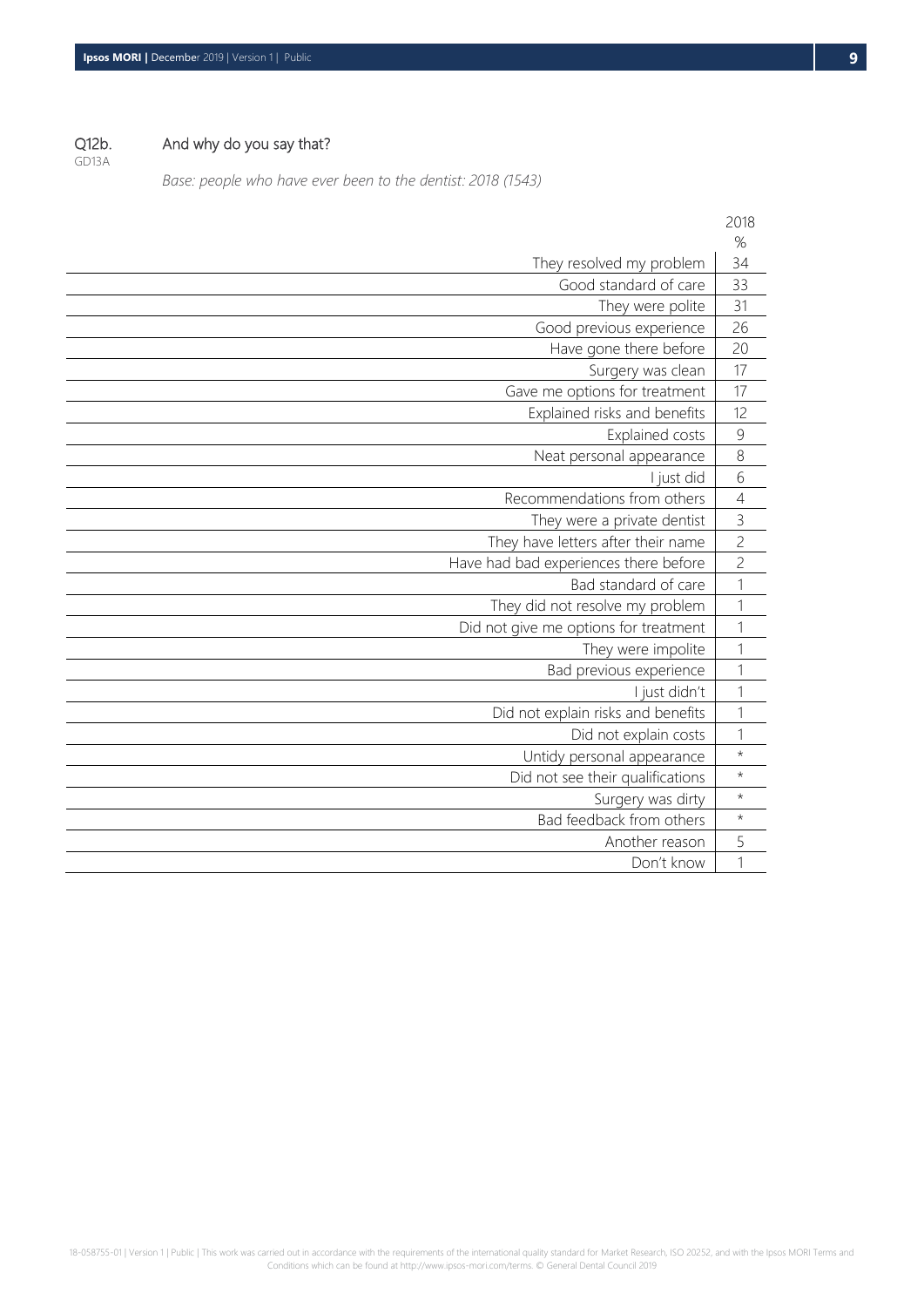#### Q13. GD14A Thinking about dentists as a whole, which if any, of the following do you associate with being a professional? (Please select up to three)

|                                               | 2018 |
|-----------------------------------------------|------|
|                                               | %    |
| Knowledge and expertise                       | 47   |
| Standard of care                              | 41   |
| Giving advice on the best treatment for me    | 37   |
| Putting patients' needs first/ahead of profit | 27   |
| Cleanliness/appearance of the surgery         | 25   |
| Having qualifications/letters after name      | 17   |
| Honesty                                       | 13   |
| Compassionate nature                          | 11   |
| Being friendly                                | 11   |
| Ongoing training                              | 11   |
| Being polite                                  | 10   |
| Smart personal appearance                     | 5    |
| Good timekeeping                              | 4    |
| Don't know                                    |      |

#### **Complaints**

#### Q14. GD09 Have you ever complained about a dental professional? This includes making a complaint to staff at your dental practice, including to a receptionist.

*Base: People who have been to a dentist at some point: 2018 (1543); 2017 (1209); 2015 (1209); 2014 (1564); 2013 (1524); 2012 (1464)*

|                   | 2018                     | 2017    | 2015 | 2014    | 2013     | 2012 |
|-------------------|--------------------------|---------|------|---------|----------|------|
|                   | %                        | %       | %    | %       | %        | %    |
| Yes               |                          |         |      |         |          |      |
| No                |                          |         | 96   | Q7      | 96       |      |
| Don't know        | $\star$                  | $\star$ |      | $\star$ | $^\star$ |      |
| Prefer not to say | $\overline{\phantom{0}}$ |         |      |         |          |      |

In 2015, 2014, 2013 and 2012 the question was worded: 'Have you ever complained about a dental professional?'

Q15.

#### Have you ever *considered* complaining about a dental professional?

GD10

*Base: People who have not, don't know or prefer not to say if they have complained about a dental professional: 2018 (1440), 2017 (1149); 2015 (1156); 2014 (1523); 2013 (1467); 2012 (1422)*

|                   | 2018                     | 2017    | 2015 | 2014    | 2013       | 2012 |
|-------------------|--------------------------|---------|------|---------|------------|------|
|                   | %                        | %       | %    | %       | %          | %    |
| Yes               |                          |         |      |         |            |      |
| No                | ۹1                       | 92      | q2   | 95      | q,         | Y -  |
| Don't know        | $\star$                  | $\star$ |      | $\star$ | $^{\star}$ |      |
| Prefer not to say | $\overline{\phantom{a}}$ |         |      |         |            |      |

 $2010$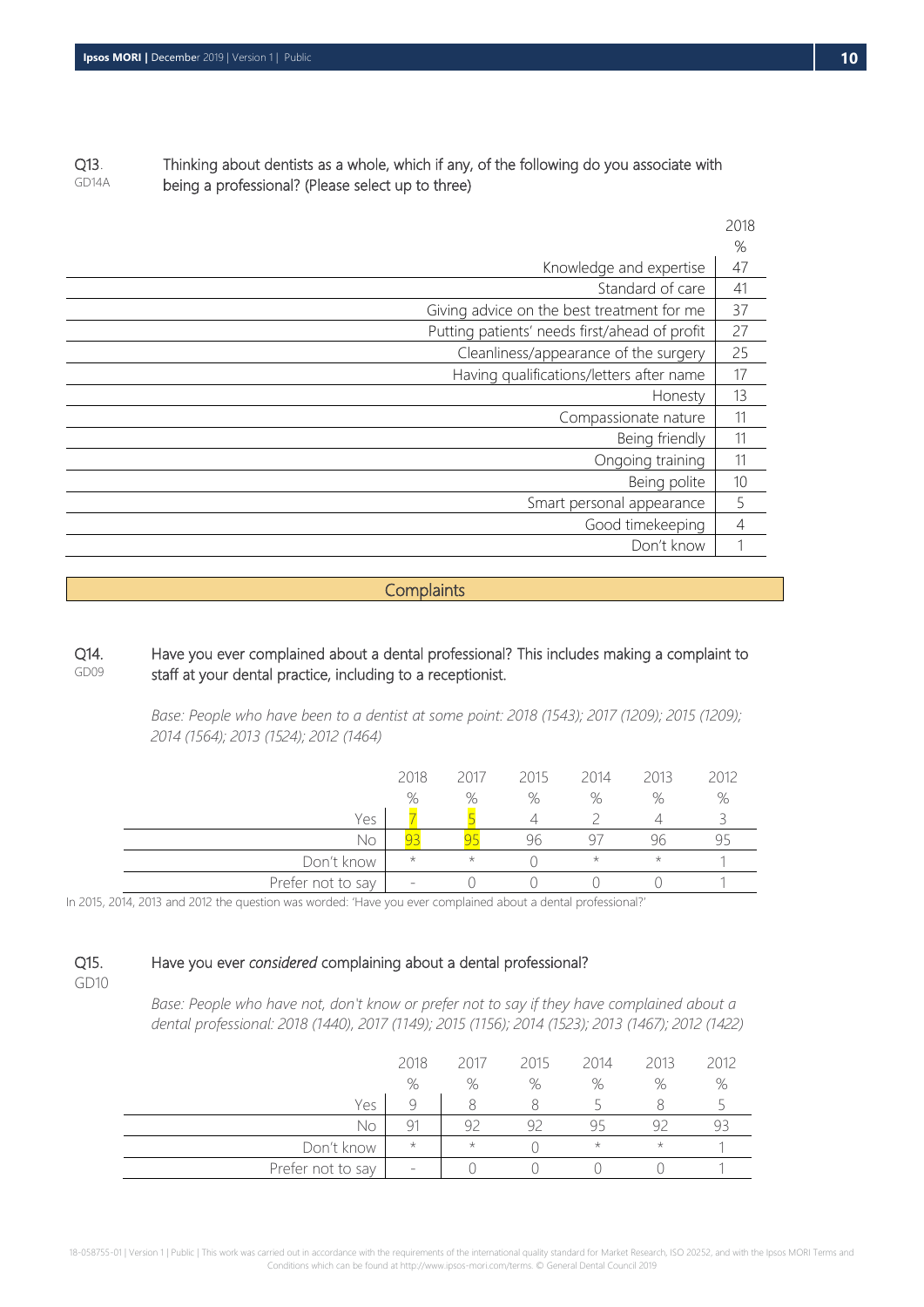#### Q16a. GD17A How likely or unlikely would you be to feedback to your dental practice in the following scenario?

A dentist is particularly helpful during your treatment, going above and beyond expectations and supports you to make a decision about a treatment that works for you.

*Base: People shown positive scenario: 2018 (795)*

|                   | 2018 |
|-------------------|------|
|                   | %    |
| Very likely       | 37   |
| Somewhat likely   | 35   |
| Somewhat unlikely | 12   |
| Not at all likely | 15   |
| Don't know        |      |

#### Q16b. GD17B How likely or unlikely would you be to feedback to your dental practice in the following scenario?

#### A dentist is rude during treatment and doesn't check that you are happy with all of the treatment options.

*Base: People shown negative scenario:2018 (794)*

|                   | 2018 |
|-------------------|------|
|                   | %    |
| Very likely       | 44   |
| Somewhat likely   | 30   |
| Somewhat unlikely | 12   |
| Not at all likely | 14   |
| Don't know        |      |
|                   |      |

#### Q16c. GD17C You said you were unlikely to feedback to your dental practice in this scenario, why do you say that?

*Base: People who say they are unlikely to feedback to their practice:2018 (411)*

|                                                                       | 2018 |
|-----------------------------------------------------------------------|------|
|                                                                       | %    |
| do not think the practice would do anything with that feedback        | 30   |
| I do not know how I would feed back                                   | 24   |
| would feel embarrassed                                                | 17   |
| would be worried about it impacting on my future care at the practice | 8    |
| I would feedback to the regulator for dentists instead                | 6    |
| I would feedback to another organisation                              | 3    |
| would feedback to an independent organisation instead                 | 2    |
| Don't know                                                            | 15   |

18-058755-01 | Version 1 | Public | This work was carried out in accordance with the requirements of the international quality standard for Market Research, ISO 20252, and with the Ipsos MORI Terms and Conditions which can be found at http://www.ipsos-mori.com/terms. © General Dental Council 2019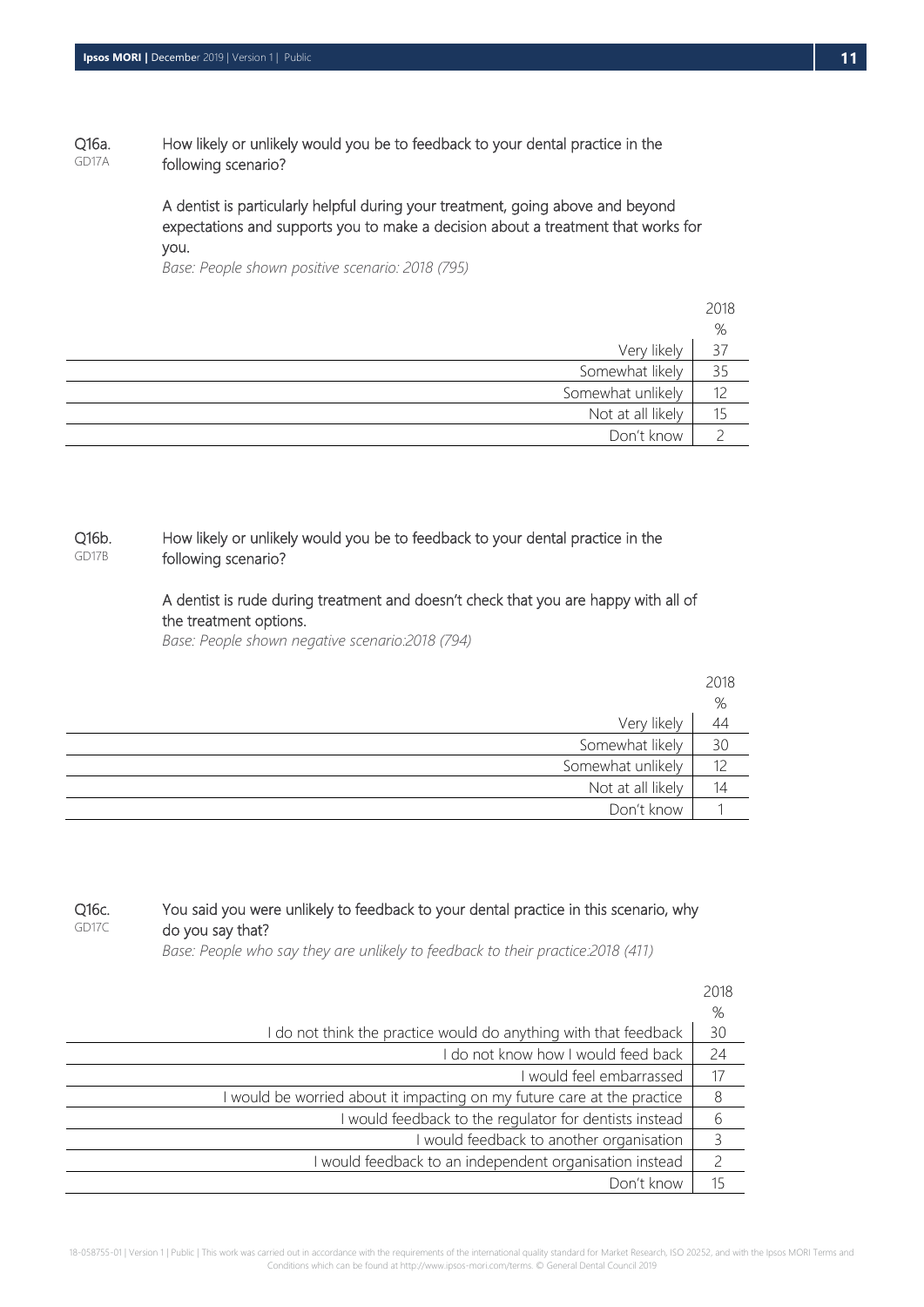#### Q18. GD18A In this scenario, if you provided feedback of any kind, which of the following, if any, would you like to happen next?

|                                                                                   | 2018 |
|-----------------------------------------------------------------------------------|------|
|                                                                                   | %    |
| The practice to let you know what, if anything, has been done as a result of your | 38   |
| feedback                                                                          |      |
| Staff to discuss the feedback                                                     | 24   |
| Staff to consider changing the way they deliver care                              | 21   |
| The practice to ask more feedback from other patients                             | 15   |
| Practice to tell organisations that regulate dental care professionals            | 14   |
| Something else                                                                    | 11   |
| Don't know                                                                        | 6    |

#### Q19a. To what extent do you agree or disagree with the following statements:

GD19A

A: The more I pay for my dental treatment, the better the quality of care I expect

|                            | 2018 |
|----------------------------|------|
|                            | $\%$ |
| Strongly agree             | 27   |
| Tend to agree              | 25   |
| Neither agree nor disagree | 23   |
| Tend to disagree           | 14   |
| Strongly disagree          |      |
| Don't know                 |      |

Q19b. To what extent do you agree or disagree with the following statements:

GD19A

B: The more I pay for my dental treatment, the more involved I expect to be in decisions about my care

|                            | 2018<br>$\%$ |
|----------------------------|--------------|
| Strongly agree             | 27           |
| Tend to agree              | 27           |
| Neither agree nor disagree | 25           |
| Tend to disagree           | 12           |
| Strongly disagree          |              |
| Don't know                 |              |
|                            |              |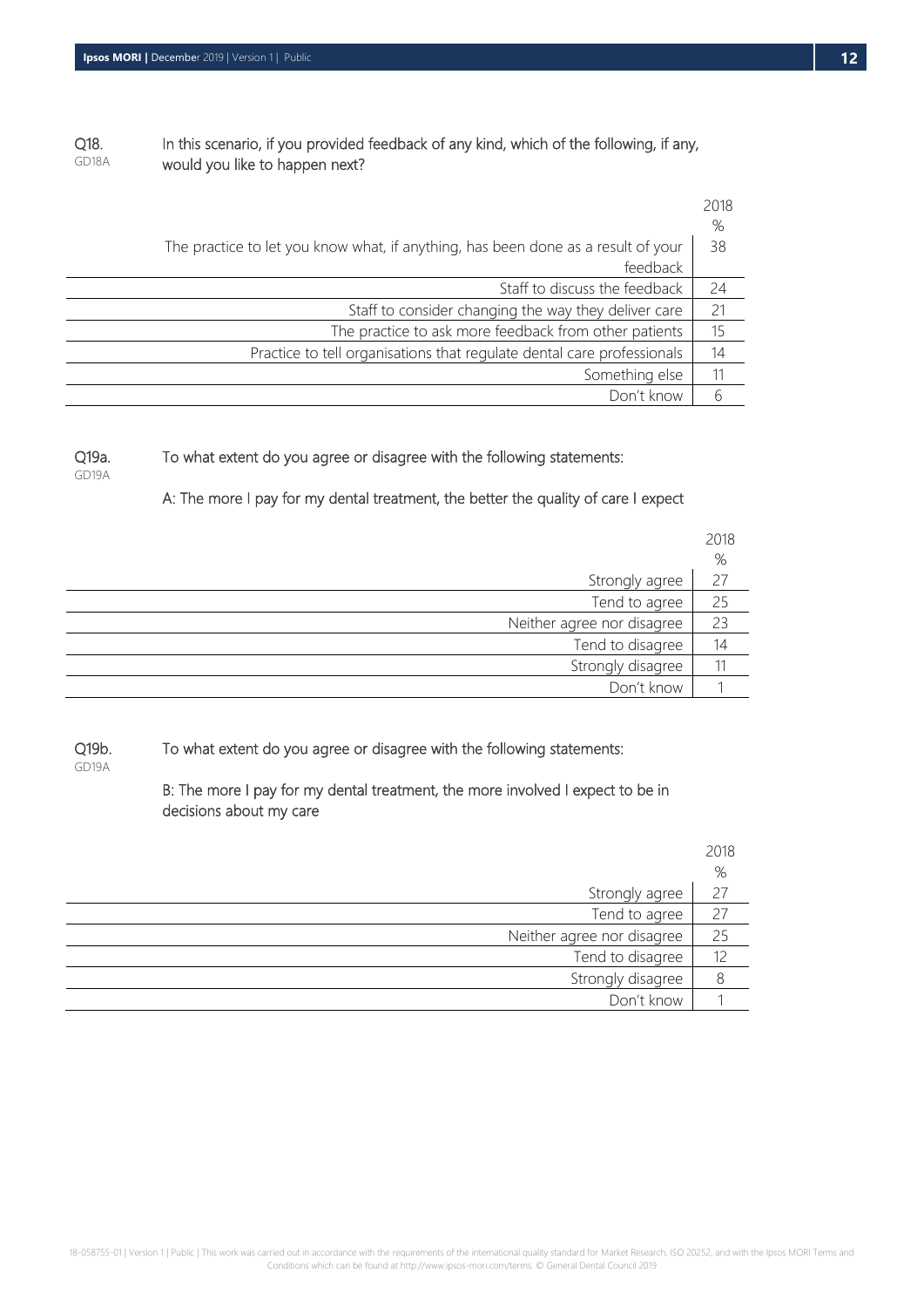Q19c. To what extent do you agree or disagree with the following statements:

C: I always trust my dentist to recommend what is best for my treatment

|                            | 2018           |
|----------------------------|----------------|
|                            | $\%$           |
| Strongly agree             | 4 <sub>l</sub> |
| Tend to agree              | 34             |
| Neither agree nor disagree | 13             |
| Tend to disagree           |                |
| Strongly disagree          |                |
| Don't know                 |                |
|                            |                |

#### Q19d.

GD19A

GD19A

#### To what extent do you agree or disagree with the following statements:

D: Value for money is important to me when thinking about my dental treatment

|                            | 2018 |
|----------------------------|------|
|                            | $\%$ |
| Strongly agree             | 34   |
| Tend to agree              | 34   |
| Neither agree nor disagree | 21   |
| Tend to disagree           |      |
| Strongly disagree          |      |
| Don't know                 |      |

Q19e. To what extent do you agree or disagree with the following statements:

GD19A

E: Being involved in conversations about my choice of dental treatment is important to me

|                            | 2018 |
|----------------------------|------|
|                            | $\%$ |
| Strongly agree             | 50   |
| Tend to agree              | 34   |
| Neither agree nor disagree | 13   |
| Tend to disagree           |      |
| Strongly disagree          |      |
| Don't know                 |      |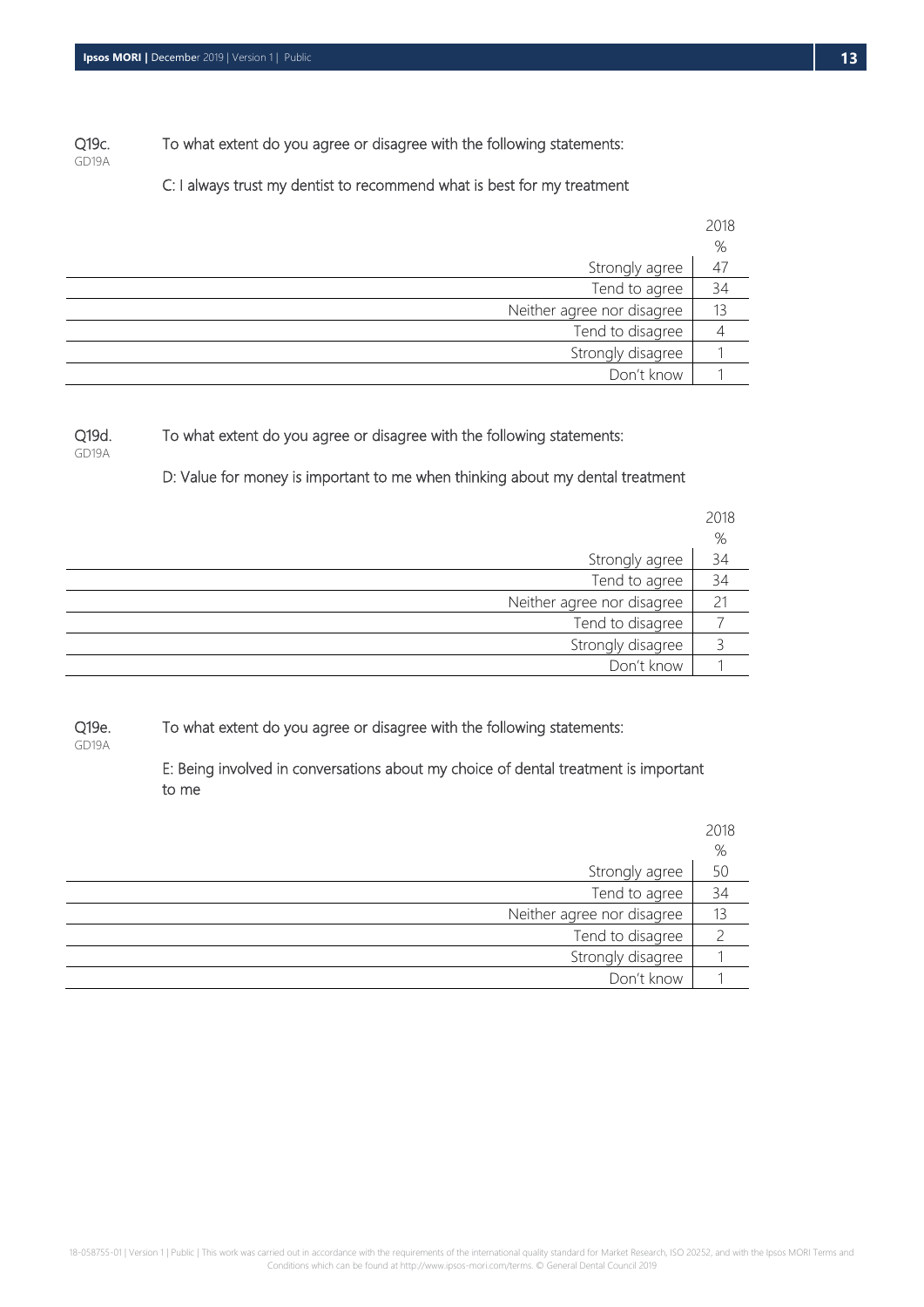#### Q19f. GD19A To what extent do you agree or disagree with the following statements:

F: If I choose private dental treatment instead of NHS treatment, I expect a better quality service

|                            | 2018 |
|----------------------------|------|
|                            | %    |
| Strongly agree             | 30   |
| Tend to agree              | 27   |
| Neither agree nor disagree | 21   |
| Tend to disagree           | 12   |
| Strongly disagree          |      |
| Don't know                 |      |

Q19g. GD19A

To what extent do you agree or disagree with the following statements:

G: The more expensive a dental treatment, the more likely I am to complain if I am not happy with the service

|                            | 2018 |
|----------------------------|------|
|                            | $\%$ |
| Strongly agree             | 33   |
| Tend to agree              | 26   |
| Neither agree nor disagree | 23   |
| Tend to disagree           | 10   |
| Strongly disagree          |      |
| Don't know                 |      |

Q19h. To what extent do you agree or disagree with the following statements:

GD19A

H: Because I pay for my dental treatment, I expect more from dentists than other healthcare professionals

|                            | 2018 |
|----------------------------|------|
|                            | %    |
| Strongly agree             | 20   |
| Tend to agree              | 19   |
| Neither agree nor disagree | 30   |
| Tend to disagree           |      |
| Strongly disagree          | 12   |
| Don't know                 |      |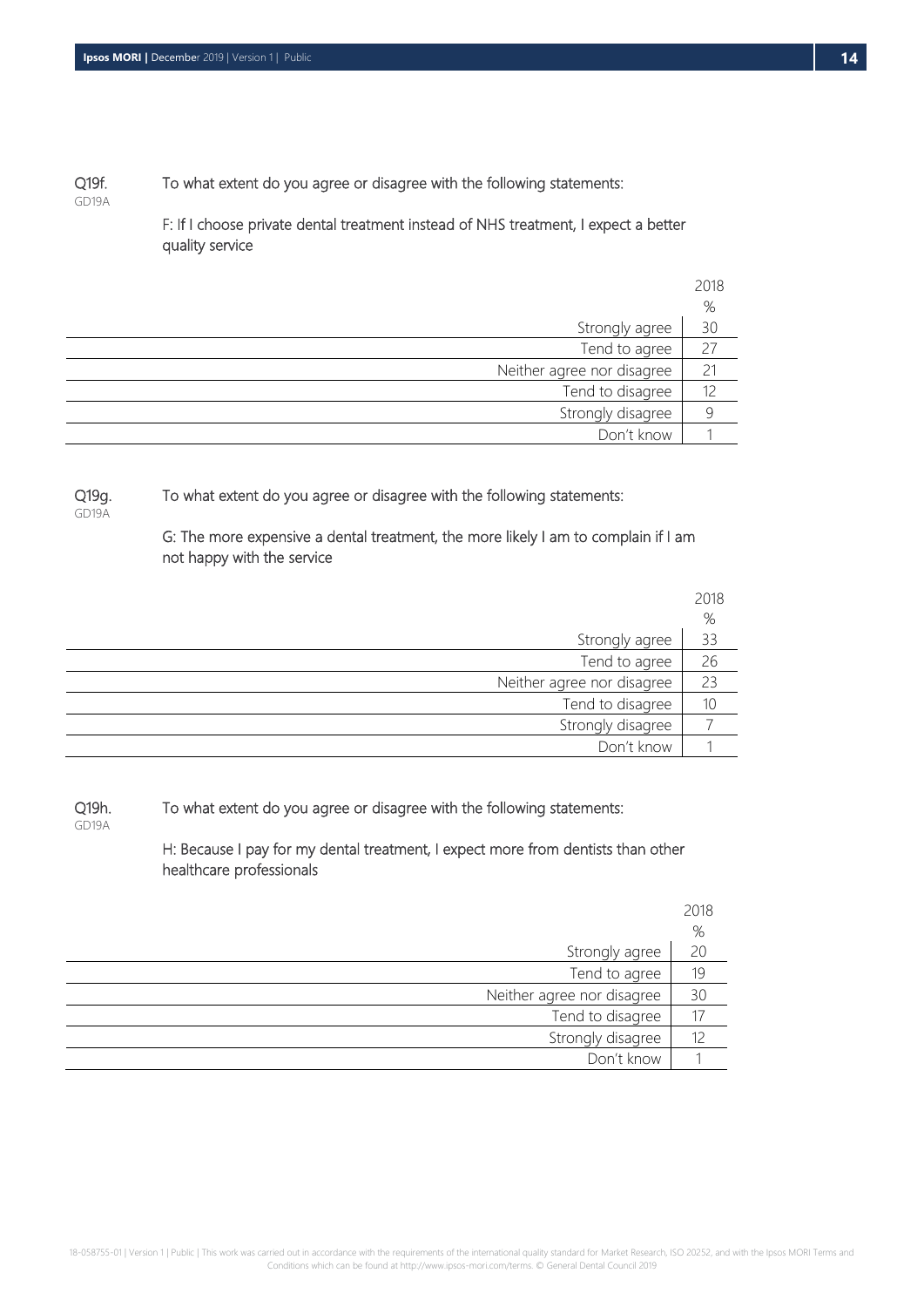#### Q20. GD21A In which of the following ways would you consider it appropriate for your dental practice to advertise "cosmetic" treatments?

|                                                                               | 2018 |
|-------------------------------------------------------------------------------|------|
|                                                                               | %    |
| Leaflets in the waiting room                                                  | 53   |
| Posters in the waiting room                                                   | 50   |
| On the website                                                                | 31   |
| The dentist mentioning them after a patient asks about them                   | 25   |
| Public advertising (e.g. billboards, newspapers, shopping centre displays)    | 17   |
| In an email newsletter                                                        | 11   |
| The dentist mentioning them during an appointment without the patient asking  | 10   |
| Another member of staff (not the dentist) at the surgery mentioning during an | 7    |
| appointment                                                                   |      |
| In another way                                                                | 5    |
| None                                                                          | 5    |
| Don't know                                                                    | 4    |

Q21. GD22AX Have you heard about, or seen adverts for, cosmetic treatments at a dental practice in any of the following ways?

|                                                                               | 2018          |
|-------------------------------------------------------------------------------|---------------|
|                                                                               | %             |
| Posters in the waiting room                                                   | 46            |
| Leaflets in the waiting room                                                  | 37            |
| Public advertising (e.g. billboards, newspapers, shopping centre displays)    | 14            |
| On the website                                                                | 13            |
| The dentist mentioning them after you ask about them                          | 8             |
| The dentist mentioning them during an appointment without you asking          | 5             |
| In an email newsletter                                                        | 4             |
| Another member of staff at the surgery mentioning during an appointment (e.g. | $\mathcal{E}$ |
| hygienist)                                                                    |               |
| In another way                                                                |               |
| None                                                                          | 21            |
| Don't know                                                                    | 4             |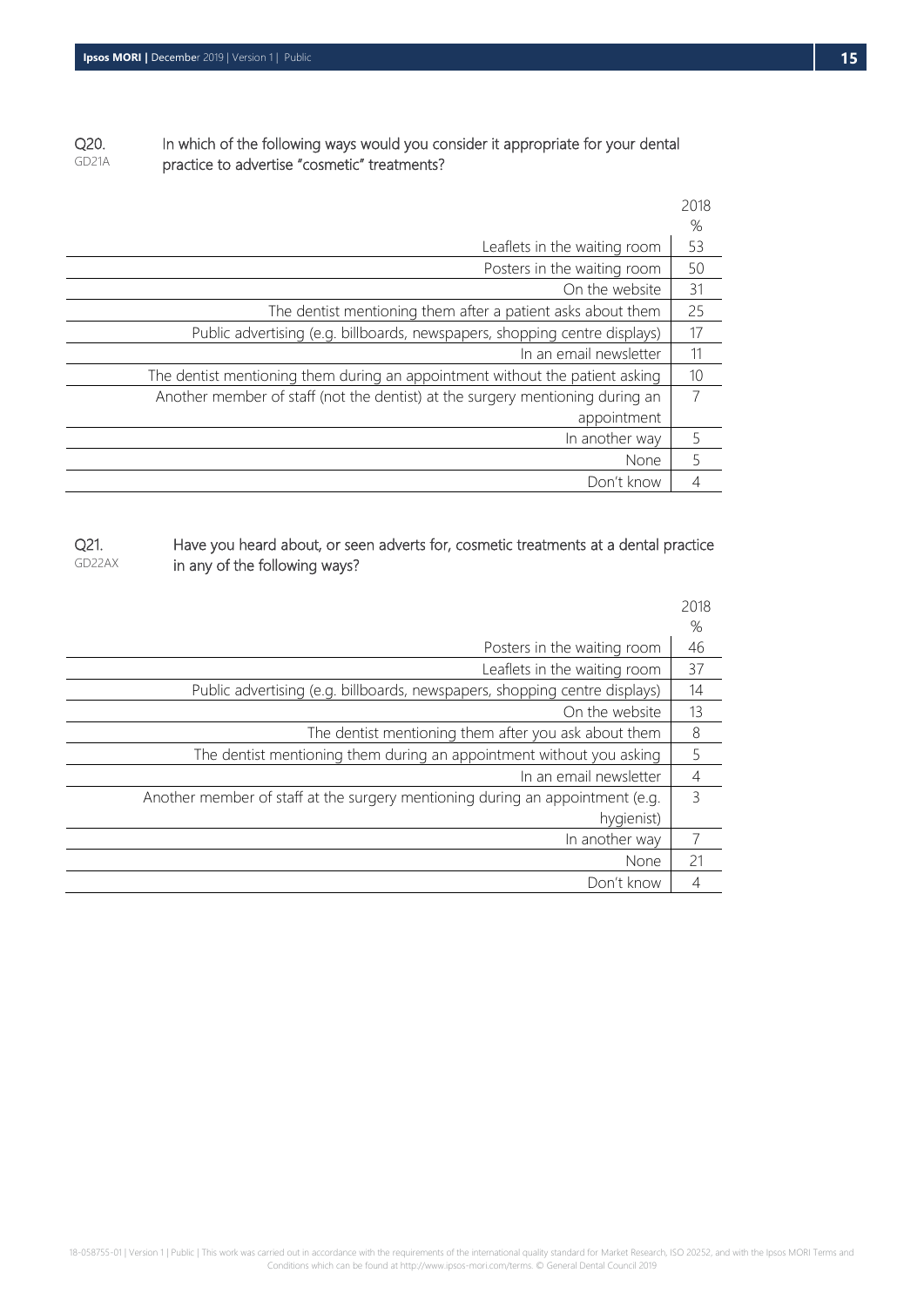#### Q23. GD23A

 You said a dentist had mentioned a cosmetic treatment to you as part of an appointment without you asking. How did you feel about this?

*Base: People whose dentist mentioned cosmetic treatment to them during an appointment without asking:2018 (74)*

|                                                                    | 2018          |
|--------------------------------------------------------------------|---------------|
|                                                                    | %             |
| Didn't care/think about it                                         | 36            |
| Nice to see offered                                                | 22            |
| Depends on the treatment                                           | 12            |
| Decided to get treatment                                           | 12            |
| Makes me think they're looking for money                           | 11            |
| Depends on the messaging                                           | 8             |
| It's what I expect                                                 | 5             |
| Made me less trusting/less confident in my dentist/dental practice | $\mathcal{P}$ |
| It made me leave the practice/choose another practice              |               |
| Made me uncomfortable                                              |               |
| Depends on the staff member                                        |               |
| Other                                                              | 9             |
| Don't know                                                         |               |

#### **Demographics**

Gender

|        | %                              |
|--------|--------------------------------|
| Male   | 50<br>$\overline{\phantom{a}}$ |
| Female | 50<br>$\overline{\phantom{a}}$ |
|        |                                |

Age

|           | %  |
|-----------|----|
| $15 - 24$ | 14 |
| $25 - 34$ |    |
| $35 - 44$ | 14 |
| $45 - 54$ | 18 |
| 55-64     | 14 |
| $65+$     |    |

#### Social grade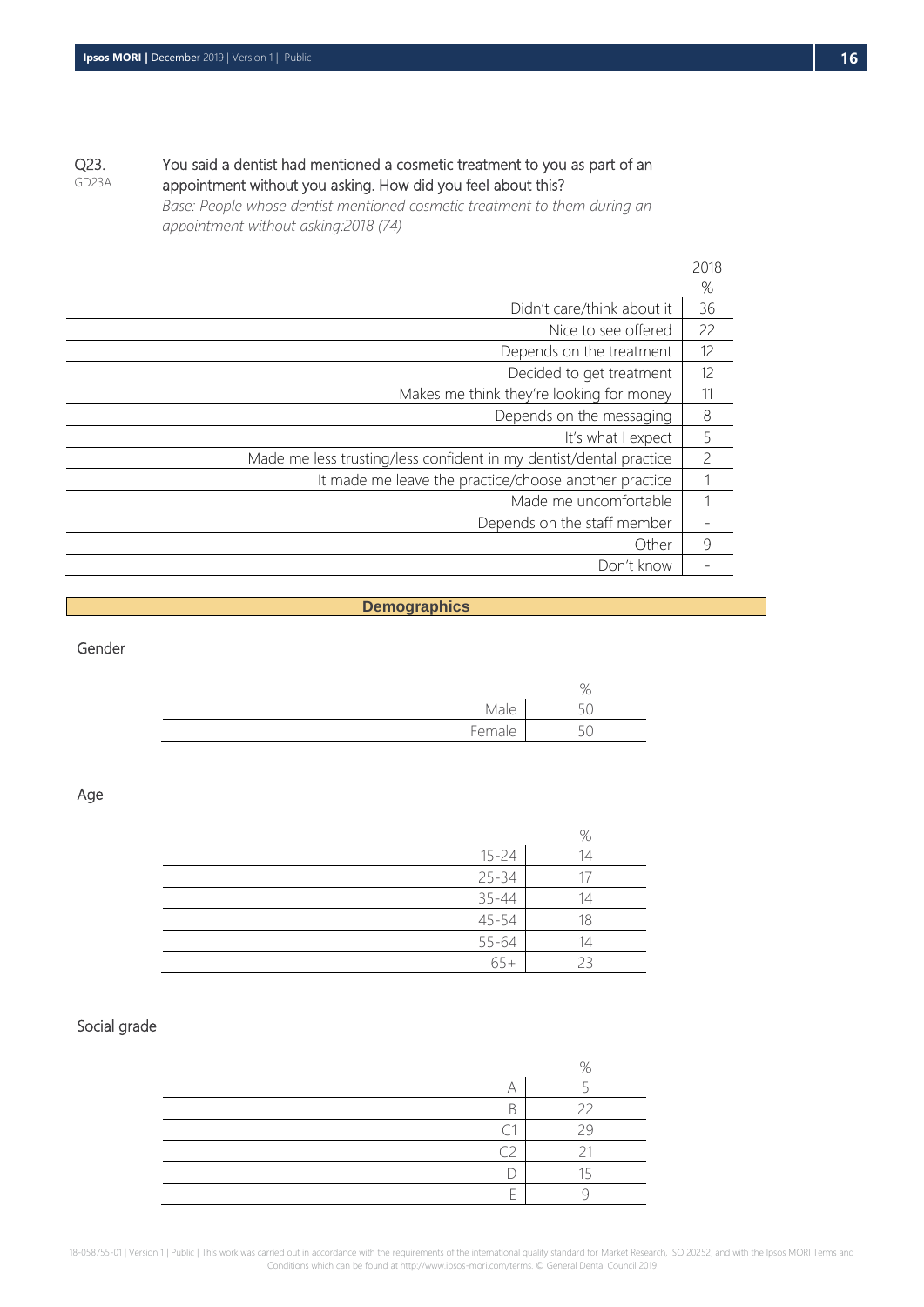#### Marital status

| Married/living as          |  |
|----------------------------|--|
| Sinale                     |  |
| Widowed/divorced/separated |  |

### Working status

|                    | $\cup_L$ |
|--------------------|----------|
| Working            |          |
| Not working<br>. . |          |

### Occupation

|                         | %  |
|-------------------------|----|
| Full-time               | 38 |
| Part-time               |    |
| Self-employed           |    |
| Not working - housewife |    |
| Still in education      |    |
| Unemployed              |    |
| Retired                 | 24 |
| Other                   |    |

#### Children in household

|                     | ັ<br>'C  |
|---------------------|----------|
| $\sim$ $\sim$<br>ヒコ | $\Delta$ |
| ∼                   | 'n       |

## Children's ages

Multi-code question

| Aged 0-3           |  |
|--------------------|--|
| Aged 4-5           |  |
| Aged 6-9           |  |
| Aged 10-15         |  |
| None aged under 16 |  |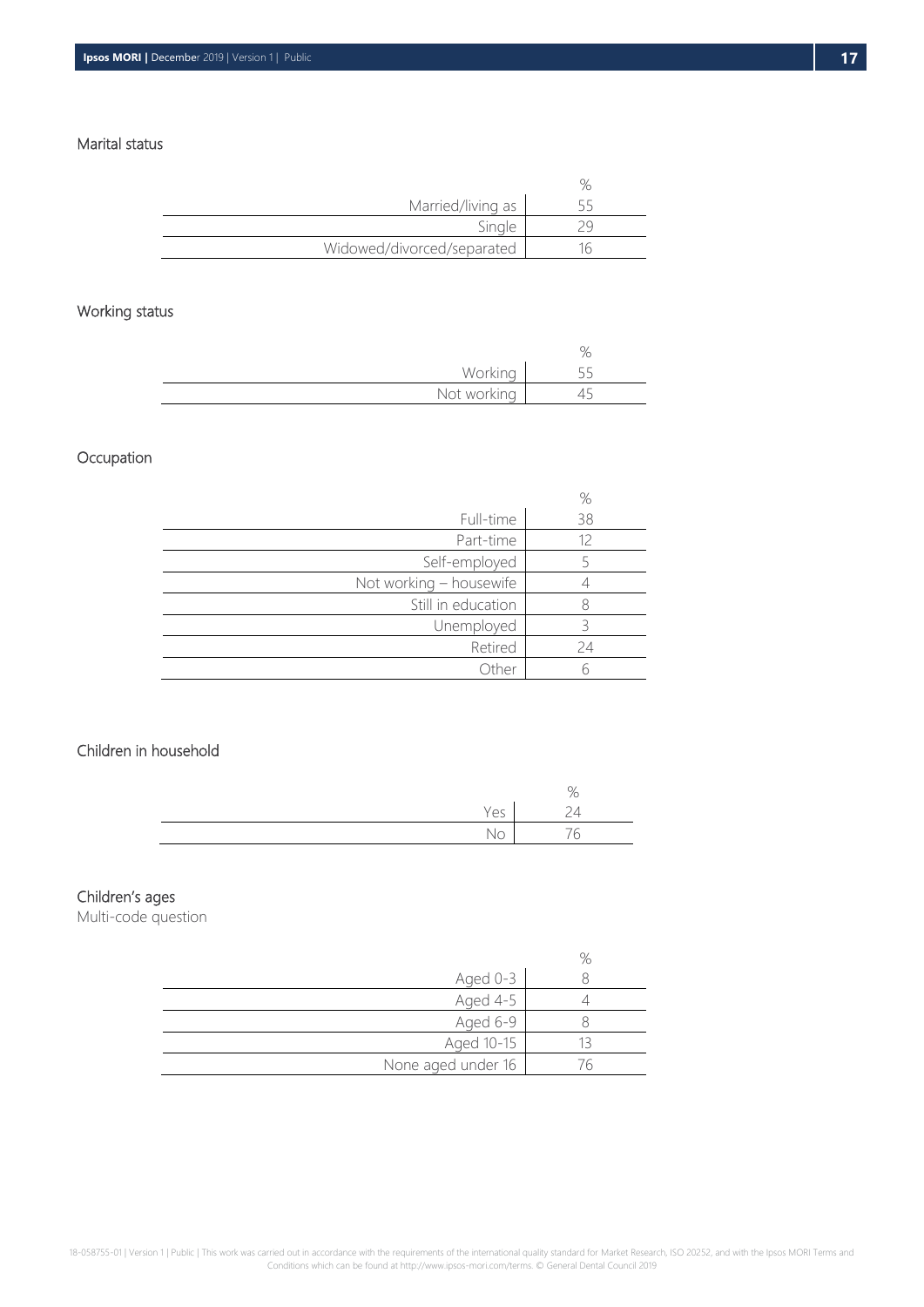#### Location

| England          |  |
|------------------|--|
| Northern Ireland |  |
| Scotland         |  |
| Wales            |  |

## Ethnicity

|                | %  |
|----------------|----|
| White          | RR |
| RAME<br>UNIVIL | 11 |

### **Disability**

|    | %  |
|----|----|
| ヒコ | 15 |
| ◡  |    |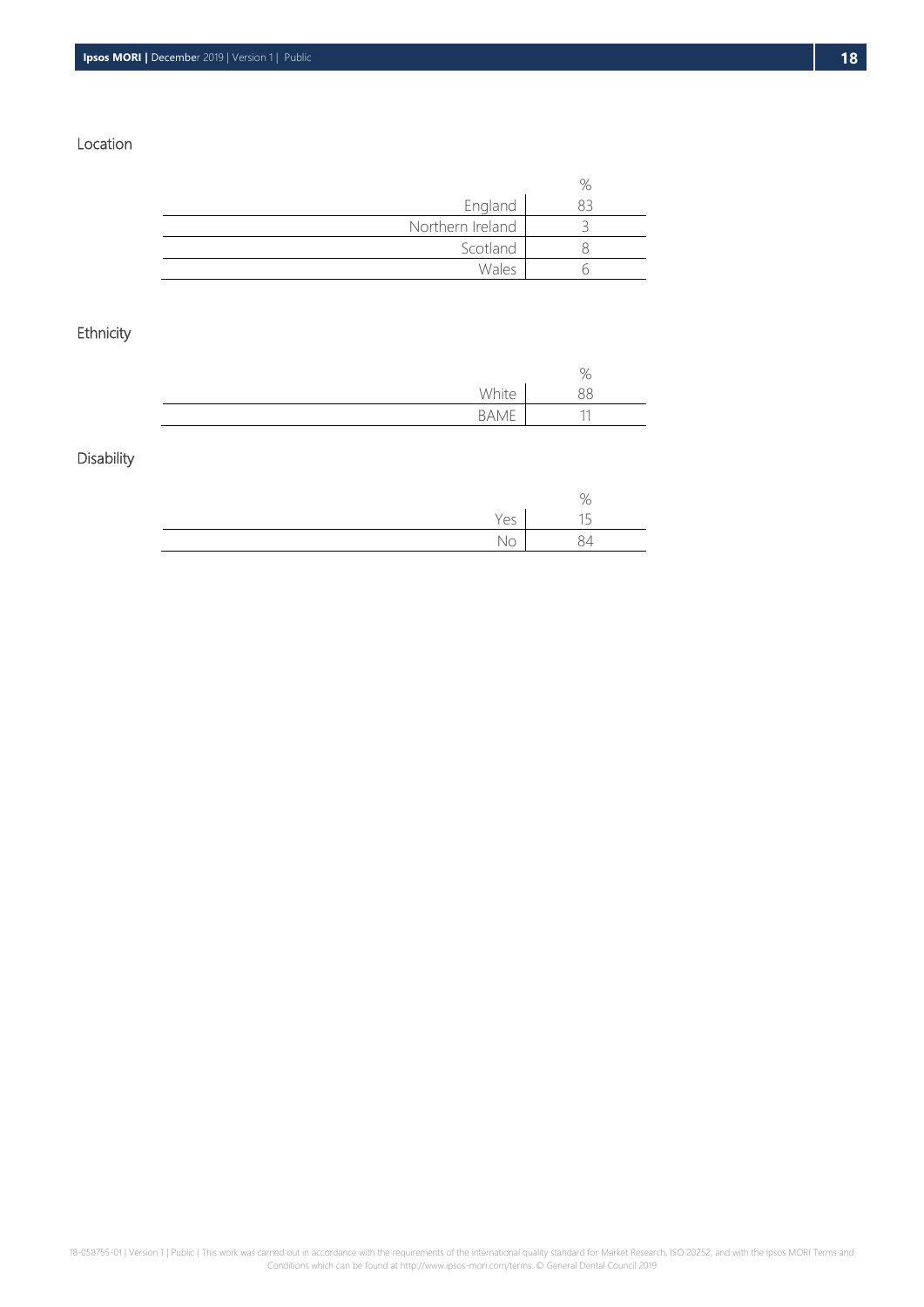## <span id="page-19-0"></span>**1.3 Public and patient use of dental professionals**

#### <span id="page-19-1"></span>1.3.1 Last visit to dentist

Seven in ten people visited the dentist in the last twelve months (68%), with over half (55%) visiting in the last six months.



The following groups were most likely to have visited the dentist in the last six months when compared with the average of 55%:

- Women (59%);
- $\blacksquare$  Those aged 65 + (64%);
- people in social grades A/B and in social grade C1 (65% and 59% respectively).

People from a white background were more likely to have visited the dentist in the last six months than people from an ethnic minority group (57% compared with 46%).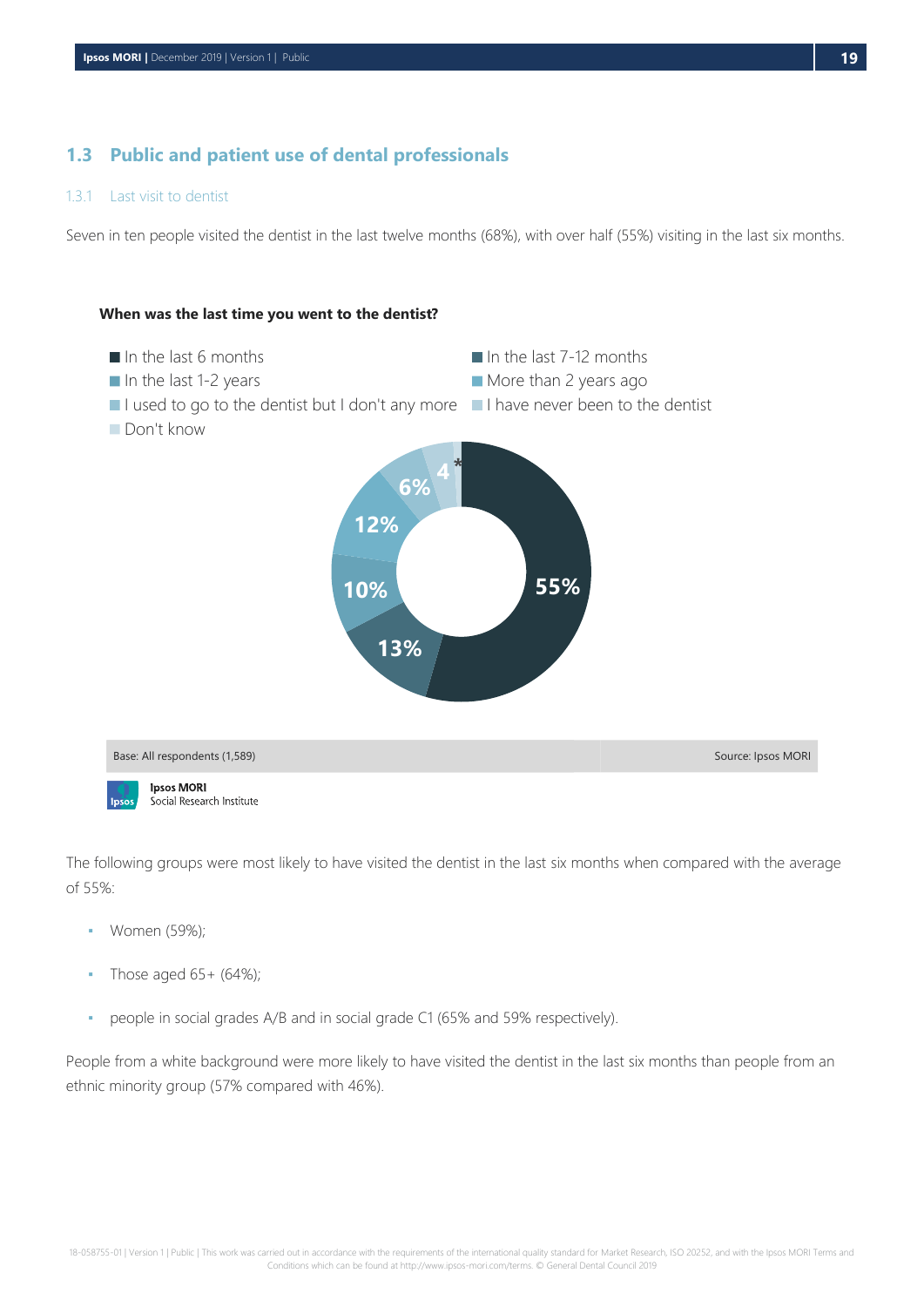#### <span id="page-20-0"></span>1.3.2 Frequency of visits to dentist

Half of people (51%) said that they visit the dentist once every six months on average.



Women and older people were more likely than average to report visiting the dentist in the last six months (55% of women, 61% of those aged 55 to 64 and 62% of those aged 65 reported this compared with 51% overall).

People from a white background were also more likely than those from an ethnic minority group (52% compared with 37%).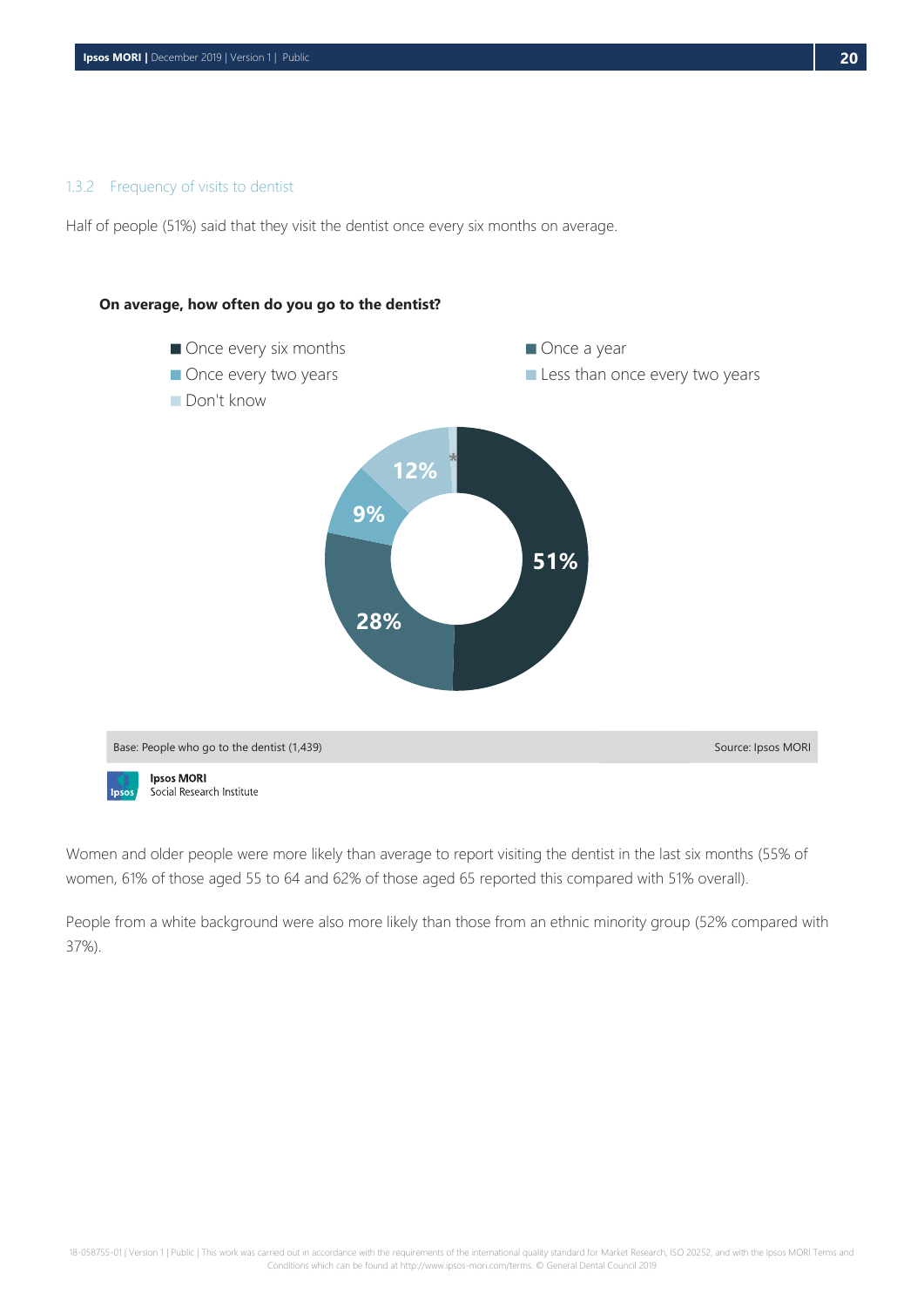#### <span id="page-21-0"></span>1.3.3 Length of time with current dentist or dental practice

Nearly four in ten patients (38%) have been with their current dentist for five years or less.



#### **And how long have you been with your current dentist or dental practice?**

Older people tended to have been with their current dentist for the longest (28% of those aged 55 to 64, and 33% of those aged 65 and over had been with their current dentist for more than 20 years compared with 20% overall). Nearly two in ten of those aged 35 to 44 had been with their dentist for a year or less (17% compared with 11% overall).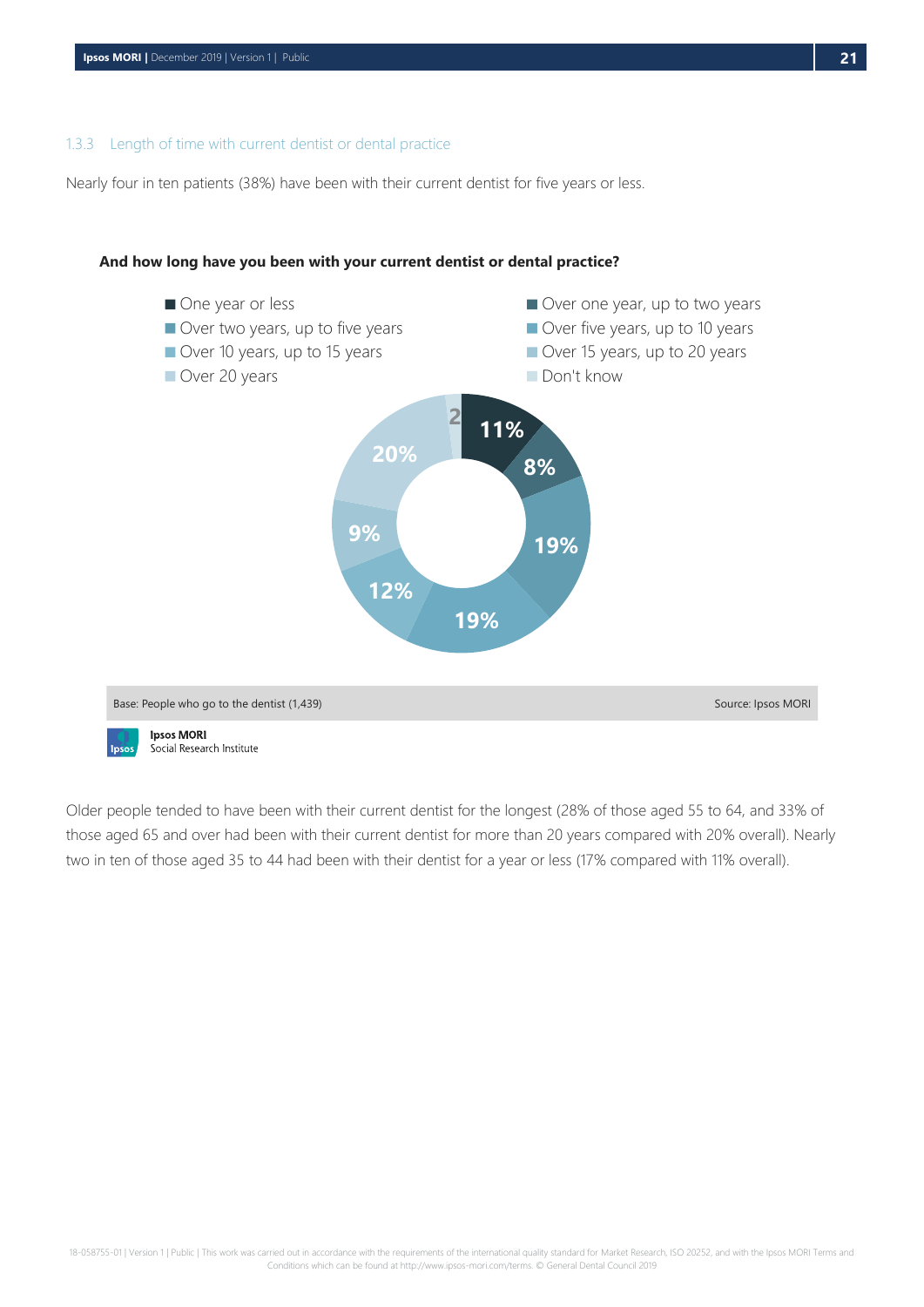#### <span id="page-22-0"></span>1.3.4 NHS vs. private care

The majority of patients (66%) received solely NHS treatment, either paid-for (46%) or free (20%), at their last visit to the dentist. Fewer than one in ten (7%) received a mixture of NHS and private dental care and around two in ten (21%) received private dental care.

#### **Thinking about the last time you visited your dentist or dental practice, which of these options best describes the type of care you think you received?**

- NHS dental care that I paid for NHS dental care that was free
- A mixture of NHS dental care and private dental care in the UK Private dental care only in the UK
- 
- I had treatment abroad I had treatment abroad I had treatment abroad I had treatment abroad



Base: People who go to the dentist at least once every two years (1272) Source: Ipsos MORI



**Ipsos MORI** Social Research Institute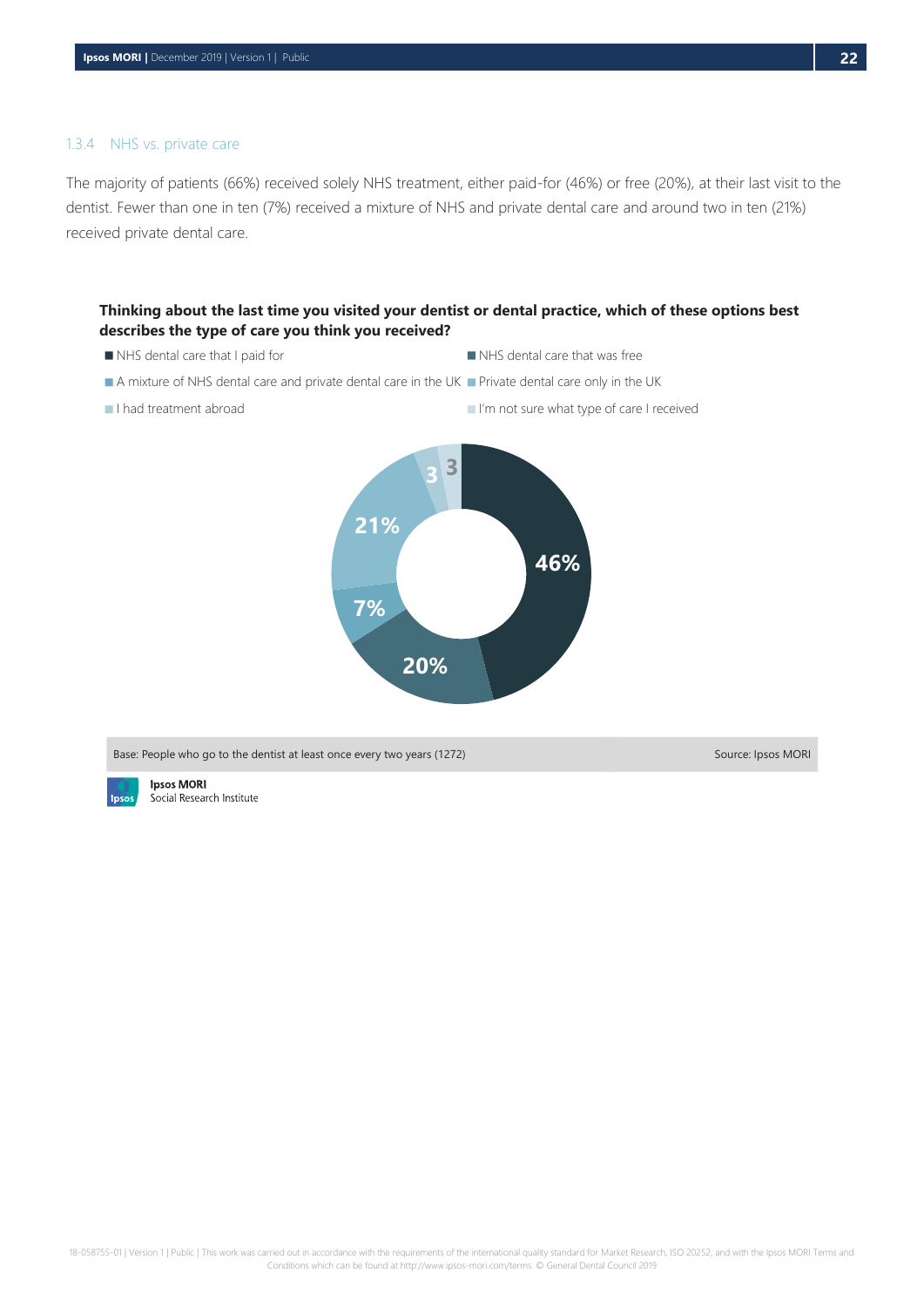## **1.4 Profile of participants from qualitative depth interviews**

<span id="page-23-0"></span>

| Participant    | Age       | Gender | Social<br>grade | Ethnicity   | Country      | Dental care<br>satisfaction | Confidence in<br>GDC's<br>regulation of<br>dentistry | Dental regulation priorities                                                                                 | NHS or<br>private<br>dental<br>treatment    | <b>Disabled</b> | What led them to<br>not attend an<br>appointment                                                                                                                                         | Willingness<br>to give<br>feedback,<br>based on<br>scenario<br>(positive or<br>negative) | Offered<br>cosmetic<br>treatment<br>unprompted | Response to<br>cosmetic<br>treatment<br>offering                                   |
|----------------|-----------|--------|-----------------|-------------|--------------|-----------------------------|------------------------------------------------------|--------------------------------------------------------------------------------------------------------------|---------------------------------------------|-----------------|------------------------------------------------------------------------------------------------------------------------------------------------------------------------------------------|------------------------------------------------------------------------------------------|------------------------------------------------|------------------------------------------------------------------------------------|
| $\mathbf{1}$   | $55 - 59$ | Female | C <sub>2</sub>  | White       | England      |                             | Don't know                                           | Focus equally on preventing<br>bad practice and taking<br>action against dentists with<br>serious complaints |                                             | Yes             | Don't Know                                                                                                                                                                               | Very likely<br>(negative)                                                                | Yes                                            | Made me less<br>trusting / less<br>confident in my<br>dentist / dental<br>practice |
| $\overline{c}$ | $18 - 24$ | Male   | C <sub>2</sub>  | White       | England      | Very satisfied              | Very confident                                       | Focus equally on preventing<br>bad practice and taking<br>action against dentists with<br>serious complaints | NHS dental<br>care that I<br>paid for       | <b>No</b>       | Not having the time,<br>Unable to get an<br>appointment when I<br>needed one                                                                                                             | Somewhat<br>likely<br>(negative)                                                         | <b>No</b>                                      |                                                                                    |
| 3              | $18 - 24$ | Female | C1              | <b>BAME</b> | England      | Very satisfied              | Fairly confident                                     | Focus mainly on taking action<br>against dentists that have<br>serious complaints                            | Private<br>dental care<br>only in the<br>UK | No              | Unable to find an<br>NHS dentist, Unable<br>to get an<br>appointment when I<br>needed one, Being<br>away from home                                                                       | Very likely<br>(negative)                                                                | Yes                                            | Didn't care /<br>think about it                                                    |
| $\overline{4}$ | $75+$     | Male   | A               | White       | Scotlar<br>d | Very satisfied              | Very confident                                       | Focus equally on preventing<br>bad practice and taking<br>action against dentists with<br>serious complaints | NHS dental<br>care that I<br>paid for       | Yes             | Nothing                                                                                                                                                                                  | Not at all<br>likely<br>(positive)                                                       | <b>No</b>                                      |                                                                                    |
| 5              | $45 - 54$ | Female | B               | White       | Wales        | Fairly<br>satisfied         | Not very<br>confident                                | Focus equally on preventing<br>bad practice and taking<br>action against dentists with<br>serious complaints | NHS dental<br>care that I<br>paid for       | No              | Unable to find an<br>NHS dentist                                                                                                                                                         | Somewhat<br>likely<br>(positive)                                                         | No                                             |                                                                                    |
| 6              | $45 - 54$ | Male   | E               | White       | England      |                             | Fairly confident                                     | Focus equally on preventing<br>bad practice and taking<br>action against dentists with<br>serious complaints | Private<br>dental care<br>only in the<br>UK | Yes             | Not registered at a<br>dentist, Unable to<br>find an NHS dentist,<br>Something else,<br>Worried about the<br>cost of potential<br>treatment, Worried<br>about how painful it<br>might be | Very likely<br>(positive)                                                                | <b>No</b>                                      |                                                                                    |
| $\overline{7}$ | $60 - 64$ | Male   | C <sub>2</sub>  | White       | England      | Very satisfied              | Fairly confident                                     | Focus equally on preventing<br>bad practice and taking<br>action against dentists with<br>serious complaints | NHS dental<br>care that was<br>free         | <b>No</b>       | Worried about how<br>painful it might be                                                                                                                                                 | Don't Know<br>(positive)                                                                 | Yes                                            | Makes me<br>think they're<br>looking for<br>money                                  |

18-058755-01 | Version 1 | Public | This work was carried out in accordance with the requirements of the international quality standard for Market Research, ISO 20252, and with the Ipsos MORI Terms and Conditions which can General Dental Council 2019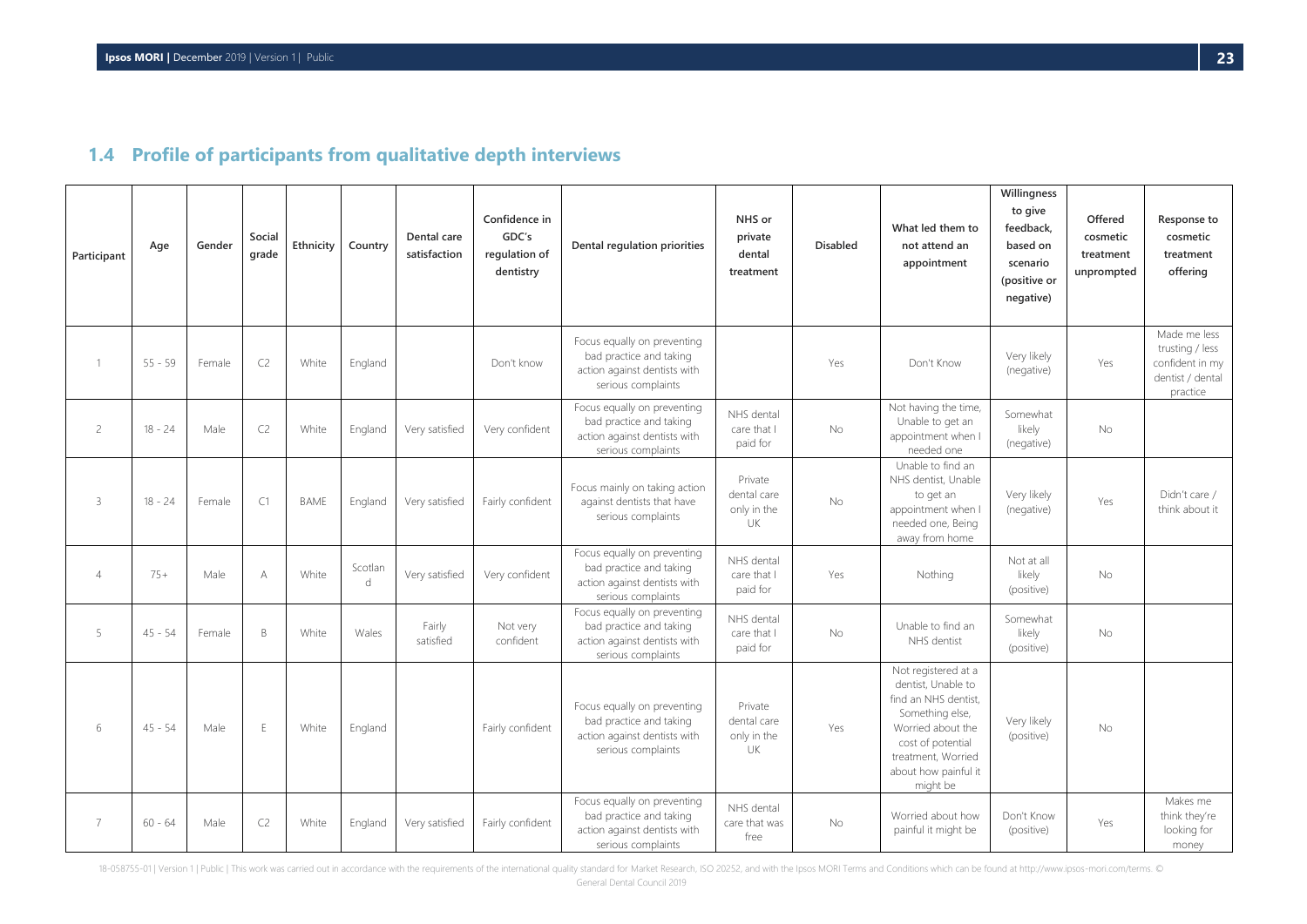| 8  | $65 - 74$ | Male   |        | White | England | Fairly<br>satisfied | Fairly confident      | Focus equally on preventing<br>bad practice and taking<br>action against dentists with<br>serious complaints | Private<br>dental care<br>only in the<br>UΚ | No  | Nothing                          | Very likely<br>(positive)        | No        |  |
|----|-----------|--------|--------|-------|---------|---------------------|-----------------------|--------------------------------------------------------------------------------------------------------------|---------------------------------------------|-----|----------------------------------|----------------------------------|-----------|--|
| Q  | 60 - 64   | Male   |        | White | England | Very satisfied      | Not very<br>confident | Focus mainly on preventing<br>bad practice                                                                   | Private<br>dental care<br>only in the<br>UΚ | yes | Unable to find an<br>NHS dentist | Somewhat<br>likely<br>(positive) | <b>No</b> |  |
| 10 | $25 - 34$ | Female | $\Box$ | White | England | Very satisfied      | Very confident        | Focus equally on preventing<br>bad practice and taking<br>action against dentists with<br>serious complaints | NHS dental<br>care that was<br>free         | yes | nothing                          | Very likely<br>(negative)        | No        |  |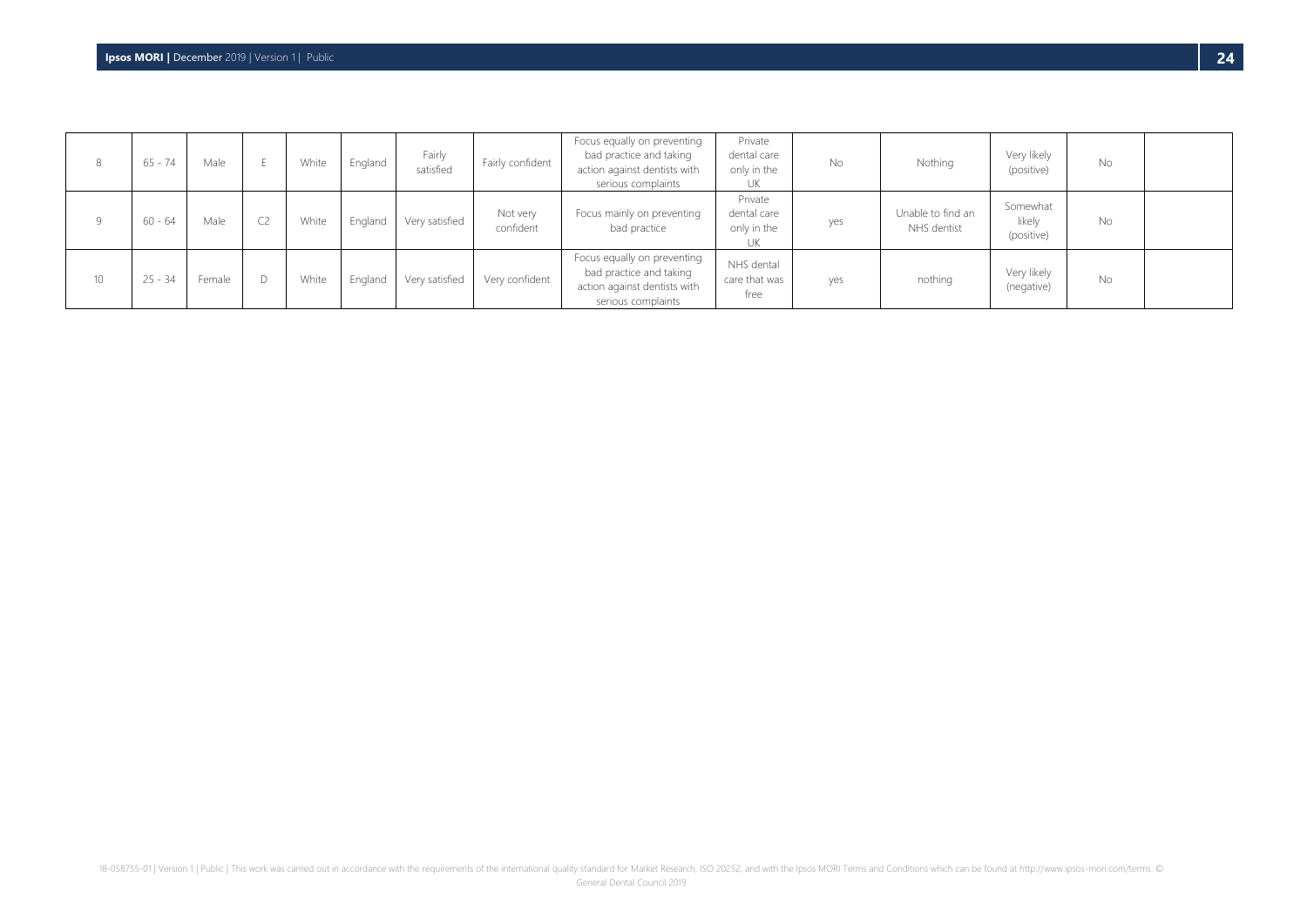## **1.5 Profile of participants from deliberative workshop**

<span id="page-25-0"></span>

| Participant    | Age       | Gender | Social grade   | Ethnicity   | Dental care satisfaction | Confidence in GDC's<br>regulation of dentistry | NHS or private dental treatment    |
|----------------|-----------|--------|----------------|-------------|--------------------------|------------------------------------------------|------------------------------------|
| $\mathbf{1}$   | $25 - 34$ | Male   | A              | White       | Very dissatisfied        | Not at all confident                           | NHS dental care that I paid for    |
| $\overline{c}$ | $45 - 54$ | Male   | B              | White       |                          | Not at all confident                           |                                    |
| 3              | $35 - 44$ | Male   | C1             | White       | Fairly satisfied         | Fairly confident                               | I had treatment abroad             |
| $\overline{4}$ | $45 - 54$ | Male   | E              | White       |                          | Fairly confident                               |                                    |
| 5              | $60 - 64$ | Male   | C1             | White       | Very satisfied           | Not very confident                             | Private dental care only in the UK |
| 6              | $35 - 44$ | Male   | C1             | White       | Very satisfied           | Fairly confident                               | NHS dental care that I paid for    |
| $\overline{7}$ | $25 - 34$ | Female | C1             | <b>BAME</b> | Fairly satisfied         | Not very confident                             | NHS dental care that was free      |
| 8              | $35 - 44$ | Male   | C1             | <b>BAME</b> | Fairly satisfied         | Fairly confident                               | NHS dental care that was free      |
| 9              | $60 - 64$ | Female | C1             | White       | Fairly satisfied         | Not very confident                             | NHS dental care that was free      |
| 10             | $65 - 74$ | Female | C1             | White       | Fairly satisfied         | Fairly confident                               | NHS Dental Care that I paid for    |
| 11             | $55 - 64$ | Male   | B              | White       | Very satisfied           | Fairly confident                               | Private dental in the UK           |
| 12             | $65 - 74$ | Male   | B              | White       | Very satisfied           | Fairly confident                               | NHS Dental Care that I pay for     |
| 13             | $45 - 54$ | Male   | C <sub>2</sub> | White       | Fairly dissatisfied      | Not very confident                             | Private dental care only in the UK |
| 14             | $55 - 64$ | Male   | B              | White       | Fairly dissatisfied      | Not very confident                             | Private dental care only in the UK |
| 15             | $25 - 34$ | Female | D              | White       | Fairly dissatisfied      | Fairly confident                               | Private dental care only in the UK |
| 16             | $18 - 24$ | Male   | C1             | <b>BAME</b> | Fairly dissatisfied      | Not very confident                             | NHS Dental Care that I paid for    |
| 17             | $25 - 34$ | Female | C1             | <b>BAME</b> | Fairly satisfied         | Fairly confident                               | NHS Dental Care that I paid for    |
| 18             | $25 - 34$ | Female | D              | White       | Very satisfied           | Very Confident                                 | NHS dental care that was free      |
| 19             | $65 - 74$ | Male   | C1             | White       | Fairly satisfied         | Very Confident                                 | Private dental care only in the UK |
| 20             | $55 - 64$ | Female | C1             | White       | Very satisfied           | Fairly confident                               | NHS Dental Care that I paid for    |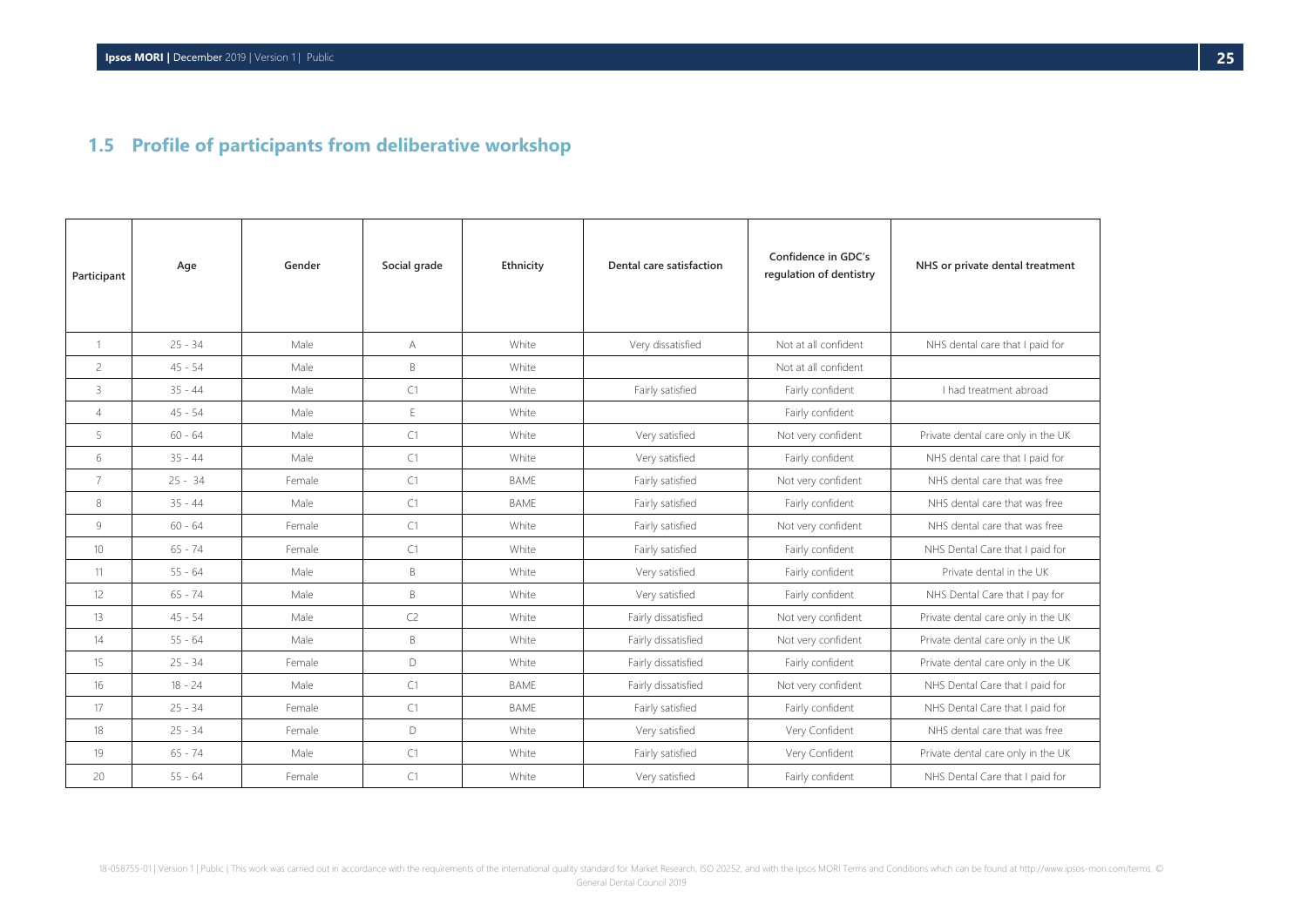## <span id="page-26-0"></span>**1.6 Discussion guide for qualitative depth interviews**

## GDC- patients and the public research Depth interview discussion guide

| Introduction                                                                                                                                                                                                                                     | <b>TIMING</b> |
|--------------------------------------------------------------------------------------------------------------------------------------------------------------------------------------------------------------------------------------------------|---------------|
| Thank participant for taking part and introduce self.                                                                                                                                                                                            | 2 mins        |
| Explain we are conducting research on behalf of the General Dental Council to better<br>understand what patients expect of a regulator.                                                                                                          |               |
| Introduce Ipsos MORI and explain that as an independent research organisation, Ipsos<br>MORI adheres to the Market Research Society Code of Conduct. We are gathering a<br>range of opinions from a range of people, and all opinions are valid. |               |
| Reassure all responses are anonymous, and identifiable information about individuals<br>will not be passed on to anyone, including NHS England.                                                                                                  |               |
| Confirm the length of discussion is around 30 mins - depending on their answers - but<br>they can stop at any point and they are also welcome to withdraw from the research<br>at any stage.                                                     |               |
| Confirm they are happy to take part. Ask if they have any questions before we begin.                                                                                                                                                             |               |
| Get permission to digitally record in order to transcribe for (anonymised) quotes.                                                                                                                                                               |               |
| Explain the format of the interview.                                                                                                                                                                                                             |               |
|                                                                                                                                                                                                                                                  |               |
| <b>Giving Feedback</b>                                                                                                                                                                                                                           |               |
| I'd like to start by talking about giving feedback to a dental practice. During the<br>questionnaire you were read the following scenario:                                                                                                       | 10 mins       |
| Positive                                                                                                                                                                                                                                         |               |
| A dentist is particularly helpful during your treatment, going above and beyond your<br>expectations, and supports you to make a decision about a treatment that works for<br>you                                                                |               |
| Negative                                                                                                                                                                                                                                         |               |
| A dentist is rude during your treatment and doesn't check that you are happy with all<br>the treatment options.                                                                                                                                  |               |
| You said that you were unlikely/ likely to give feedback. Can you talk me through why<br>you said you were likely / unlikely to feedback.                                                                                                        |               |
| What are you thinking about when we say feedback?<br>What does it involve?                                                                                                                                                                       |               |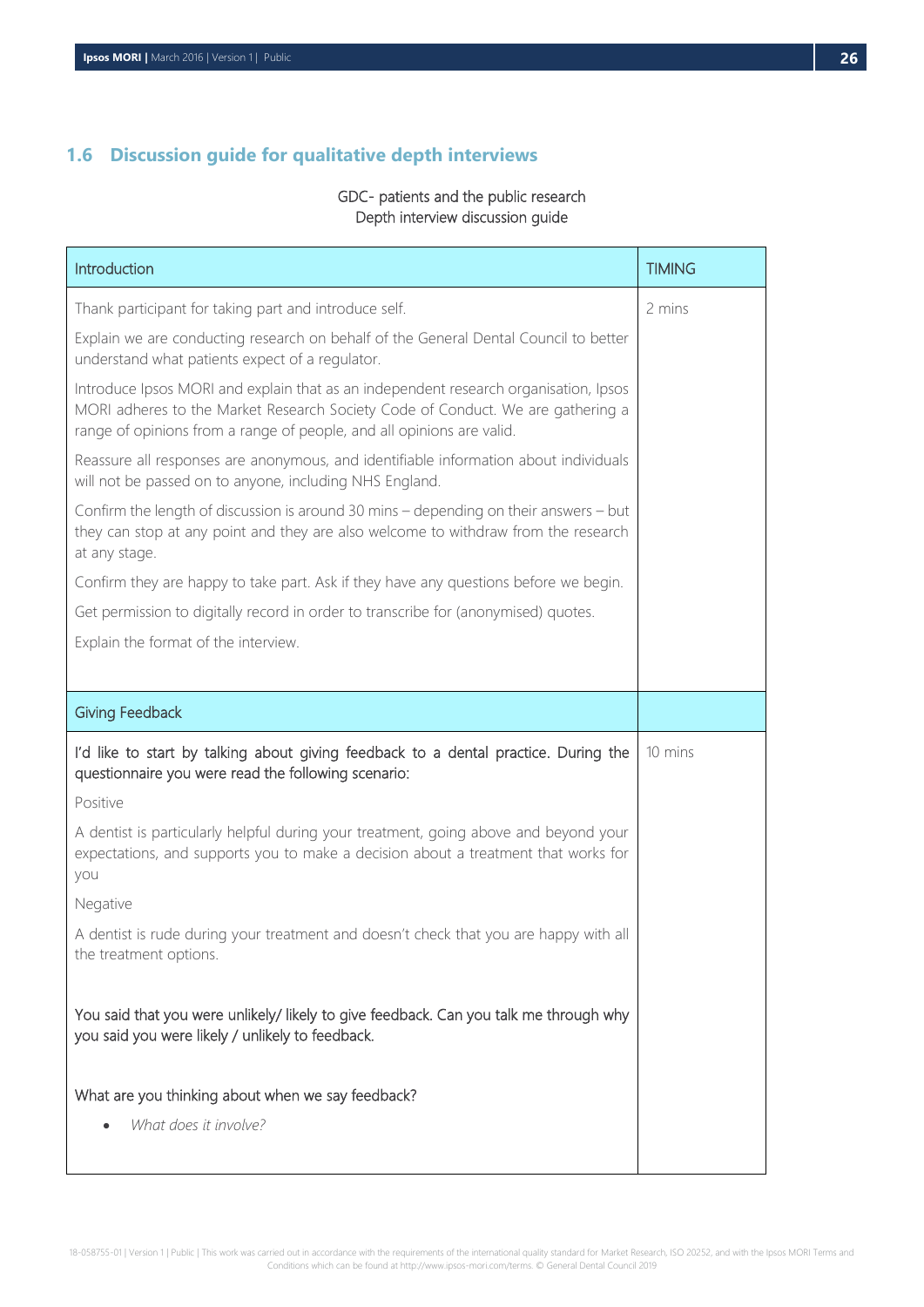| Would being asked to give feedback by somebody at the practice change how you<br>felt?                                                                                                                   |  |
|----------------------------------------------------------------------------------------------------------------------------------------------------------------------------------------------------------|--|
| Read participant the alternative scenario.                                                                                                                                                               |  |
| What about if you experienced a situation like this, would you be more or less likely to<br>give feedback in this instance?                                                                              |  |
| Probe                                                                                                                                                                                                    |  |
| Why do you say that?<br>$\bullet$<br>(If they would not give feedback to either scenario) Is there any instance in which<br>$\bullet$<br>you would give feedback/ make a complaint? Why do you say that? |  |
| Have you ever given feedback to a dental practice – either positive or negative?<br>IF YES:                                                                                                              |  |
| Can you talk me through why you chose to give feedback at that point?                                                                                                                                    |  |
| What happened to make you want to give feedback?                                                                                                                                                         |  |
| Why did you at this point / what was different to other times you may not have<br>done before?                                                                                                           |  |
| How did you give feedback / what was the process? (e.g. was it formal, or<br>$\overline{\phantom{a}}$<br>informal, requested or spontaneous).                                                            |  |
| What happened when you gave the feedback?                                                                                                                                                                |  |
| Did the dental practice keep in touch with you about your feedback?<br>$\overline{\phantom{a}}$<br>Did you notice anything changing as a result of your feedback?<br>$\overline{\phantom{a}}$            |  |
| Would you want to have changed anything?                                                                                                                                                                 |  |
| IF NO:                                                                                                                                                                                                   |  |
| Have there been times you'd like to have fed back?                                                                                                                                                       |  |
| What stopped you from doing so?<br>$\overline{\phantom{m}}$<br>Was there anything that would have made you more likely to give feedback at<br>that point? Why do you say that?                           |  |
| Was there anything you would like to have happened differently in the way that your<br>feedback was dealt with?                                                                                          |  |
| Why do you say that?<br>Would that have been different if the feedback was different? (e.g. a larger issue,<br>on a positive / negative scenario )                                                       |  |
| And what would you like the practice to do with feedback like this?                                                                                                                                      |  |
| Is this what you think happened?<br>$\overline{\phantom{a}}$<br>If they are doing this, how could they let you know about it? / Would you want<br>to know about it?                                      |  |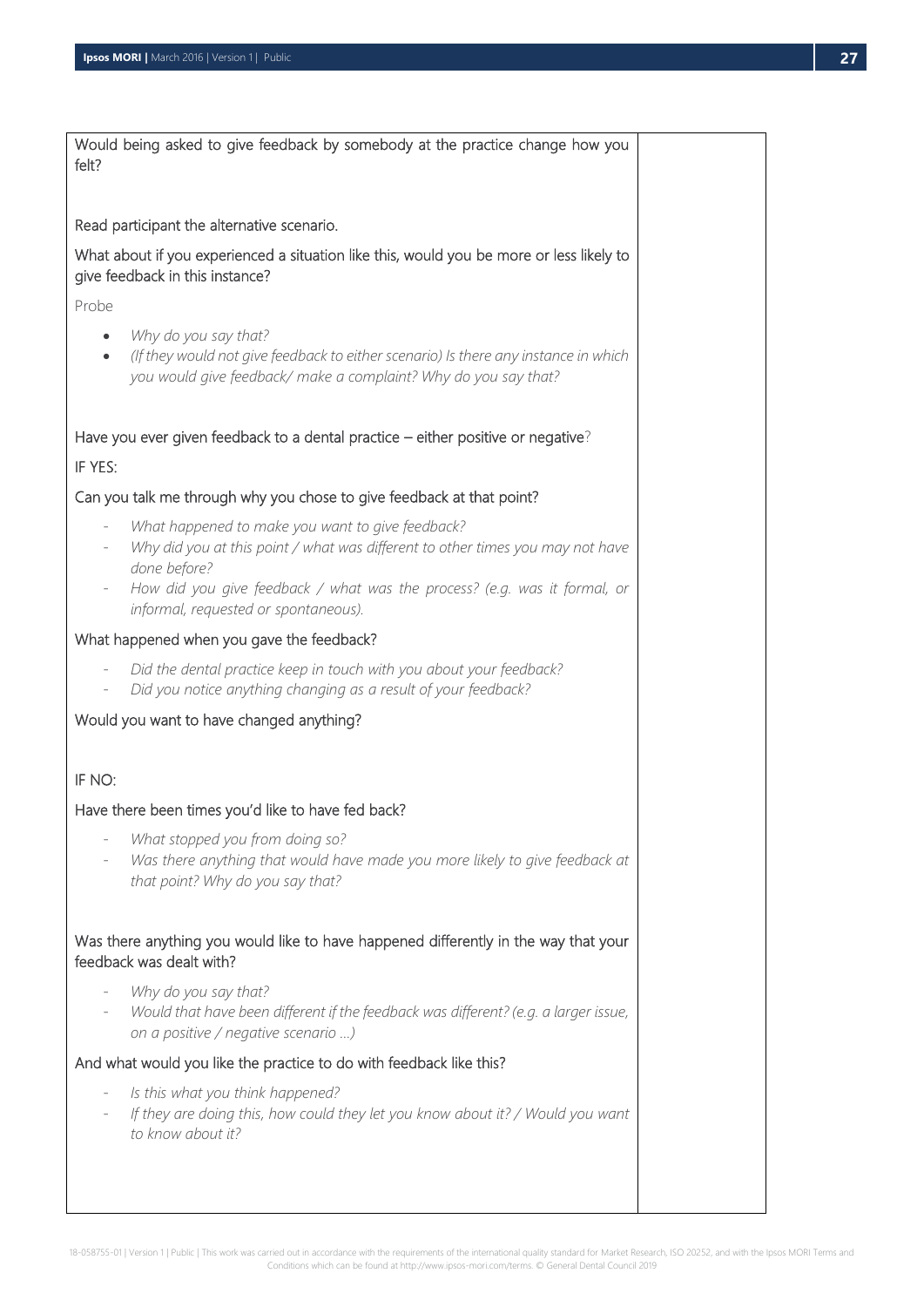| ASK EVERYBODY                                                                                                                                                                                                                                                                                                                                       |        |
|-----------------------------------------------------------------------------------------------------------------------------------------------------------------------------------------------------------------------------------------------------------------------------------------------------------------------------------------------------|--------|
| I'd like to understand more about what the ideal process would look like if you gave<br>feedback. Thinking about the original scenario (remind them of the positive or negative<br>scenario again).                                                                                                                                                 |        |
| If you did feedback, how would you want to provide the feedback? (e.g. formal,<br>informal, prompted, unprompted, anonymous, )                                                                                                                                                                                                                      |        |
| Who would you want to give the feedback to? Why?<br>Would it be different if the feedback was positive/negative? (depending on<br>$\bullet$<br>scenario). Why do you say that?                                                                                                                                                                      |        |
| If your practice received that feedback, what would you like them to do with it?                                                                                                                                                                                                                                                                    |        |
| Why do you say that?<br>Would the practice communicate with you about what they were doing as a<br>result of the feedback? Why do you say that? [IF YES] How would you like them<br>to feed that back to you?                                                                                                                                       |        |
| For the negative scenario:                                                                                                                                                                                                                                                                                                                          |        |
| If the practice apologised for this, how would you want them to do that?                                                                                                                                                                                                                                                                            |        |
| <b>GDC</b> regulation                                                                                                                                                                                                                                                                                                                               |        |
| As you may remember, the General Dental Council protects patients by regulating<br>dental professionals in the UK. So, all dentists, dental nurses, dental technicians,<br>clinical dental technicians, dental hygienists, dental therapists and orthodontic<br>therapists must be registered with the General Dental Council to work in dentistry. | 5 mins |
| ASK: Where participant said that they were 'Fairly confident' in the GDC's regulation in<br>survey                                                                                                                                                                                                                                                  |        |
| REMIND PARTICIPANT OF THE SURVEY QUESTION.                                                                                                                                                                                                                                                                                                          |        |
| You said that you were 'Fairly confident' that the GDC regulates dentists and dental<br>care professionals effectively.                                                                                                                                                                                                                             |        |
| Can you tell me what you were thinking when you chose that answer?                                                                                                                                                                                                                                                                                  |        |
| Probe                                                                                                                                                                                                                                                                                                                                               |        |
| What kind of things made you fairly confident?<br>٠<br>What would make you 'very confident'? [Probe on awareness / visibility of the<br>$\bullet$<br>GDC - would that make a difference?]                                                                                                                                                           |        |
| <b>ASK ALL</b>                                                                                                                                                                                                                                                                                                                                      |        |
| You said that you thought that the GDC should focus on (delete as applicable)<br>'preventing bad practice in dentistry,' 'preventing bad practice and taking action<br>against dentists that have serious complaints raised against them' or 'on taking action<br>against dentists that have serious complaints raised against them.'               |        |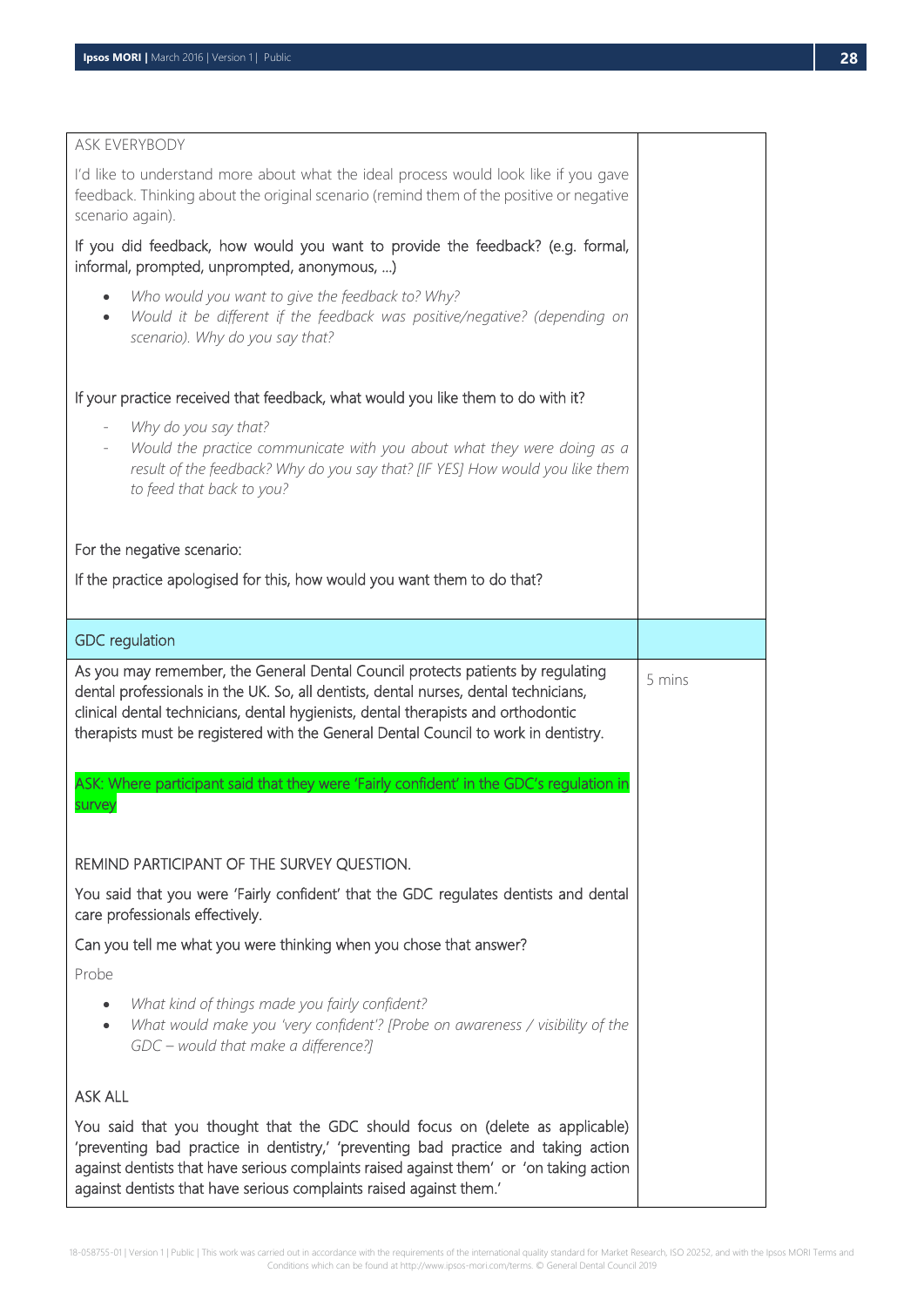|            | Can you tell me what you were thinking when you chose that?                                                                                                    |              |
|------------|----------------------------------------------------------------------------------------------------------------------------------------------------------------|--------------|
| Probe      |                                                                                                                                                                |              |
|            | What made you chose that one over the other parts of the scale?<br>What kind of things were you thinking of when it said prevention?                           |              |
|            | Dental treatment and cost                                                                                                                                      |              |
|            | ASK ALL about at least 3 statements.                                                                                                                           | Up to 5 mins |
|            | For any that said neither / nor ask all statements they said this for.                                                                                         |              |
|            | For each of the statements:                                                                                                                                    |              |
| A)         | The more I pay for my dental treatment, the better the quality of care I<br>expect                                                                             |              |
| B)         | The more I pay for my dental treatment, the more involved I expect to be in<br>decisions about my care                                                         |              |
| $\bigcirc$ | Value for money is important to me when thinking about my dental<br>treatment                                                                                  |              |
| D)         | If I choose private dental treatment instead of NHS treatment, I expect a<br>better quality service                                                            |              |
| E)         | The more expensive a dental treatment, the more likely I am to complain if I<br>am not happy with the service                                                  |              |
| F)         | Because I pay for my dental treatment, I expect more from dentists than<br>other healthcare professionals                                                      |              |
|            | Can you tell me what you were thinking when you chose that answer?<br>What kind of scenario or treatment were you thinking about?                              |              |
|            | You said that you 'neither agree nor disagree,' can you tell me what you were<br>thinking when you chose that?                                                 |              |
| Probe      | Could anything be different to make you chose one end or the other instead?                                                                                    |              |
|            | <b>Cosmetic treatments</b>                                                                                                                                     |              |
|            | In the survey, we asked about how you might hear about cosmetic treatment. For<br>example, we asked if you had ever seen a poster advertising it in a dentist. | 5 mins       |
|            | What type of treatments would you think of as "cosmetic"?<br>What makes that treatment cosmetic?                                                               |              |
|            | I'm going to read out a list of some treatments, and can you tell me which you think<br>are cosmetic and which are not?                                        |              |
|            | FOR EACH PROBE ON WHY                                                                                                                                          |              |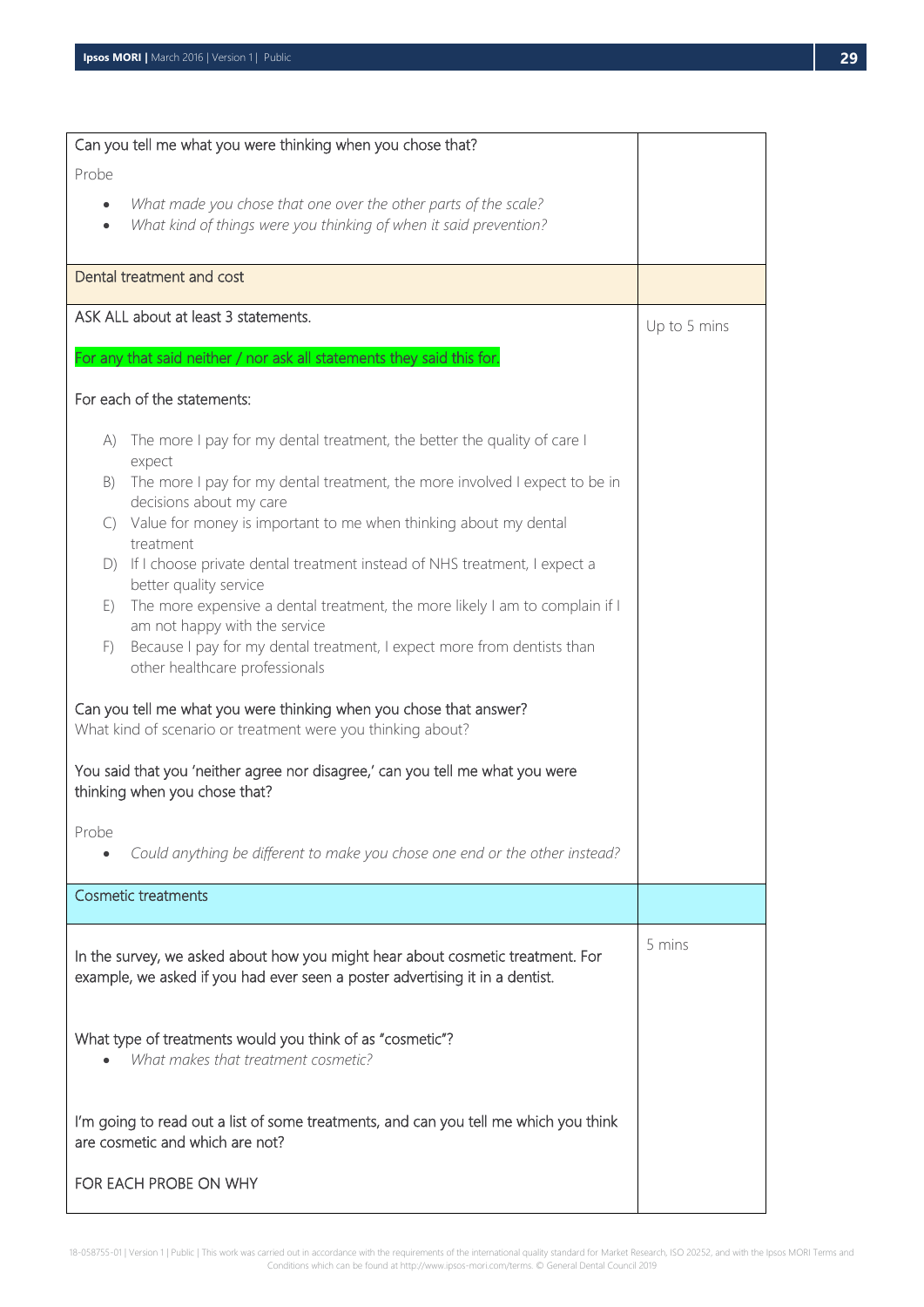|                    | Teeth whitening, NHS fillings, private white filling, Root canal, Botox,<br>Orthodentistry (e.g. braces), Caps, False teeth, Lip fillers, Cheek fillers, Teeth<br>cleaning / hygienist appointment, Teeth veneers, Teeth implants and ask why<br>they say one thing is cosmetic and another is not. |              |
|--------------------|-----------------------------------------------------------------------------------------------------------------------------------------------------------------------------------------------------------------------------------------------------------------------------------------------------|--------------|
|                    | ASK: Only for those who have been offered a cosmetic dental treatment in the past.                                                                                                                                                                                                                  |              |
|                    | You said that you have been offered a cosmetic treatment in the past without asking<br>for this. What did you think about that?                                                                                                                                                                     |              |
| Probe<br>$\bullet$ | Why did/didn't this concern you?<br>Would your reaction be different depending on the treatment which was<br>offered? (give an example if necessary).                                                                                                                                               |              |
|                    | Disabled access to dental treatment                                                                                                                                                                                                                                                                 |              |
|                    | ASK only those who said something else                                                                                                                                                                                                                                                              | Up to 5 mins |
|                    | The GDC want to ensure that dental treatment is accessible to all patients.                                                                                                                                                                                                                         |              |
| treatment.         | You said in the survey that 'something else' had prevented you from accessing dental                                                                                                                                                                                                                |              |
|                    | Would you be comfortable discussing what this was? If so, could you tell me about it.                                                                                                                                                                                                               |              |
| Probe              | Why did that make you feel like you could not access dental services at that<br>time? (if applicable)                                                                                                                                                                                               |              |
| Wrapping up        |                                                                                                                                                                                                                                                                                                     |              |
| ANONYMITY.         | CHECK IF ANY QUESTIONS/ QUERIES ABOUT THE RESEARCH / REASSURE ON                                                                                                                                                                                                                                    | 2 mins       |
|                    | THANK PARTICIPANT AND CLOSE INTERVIEW.                                                                                                                                                                                                                                                              |              |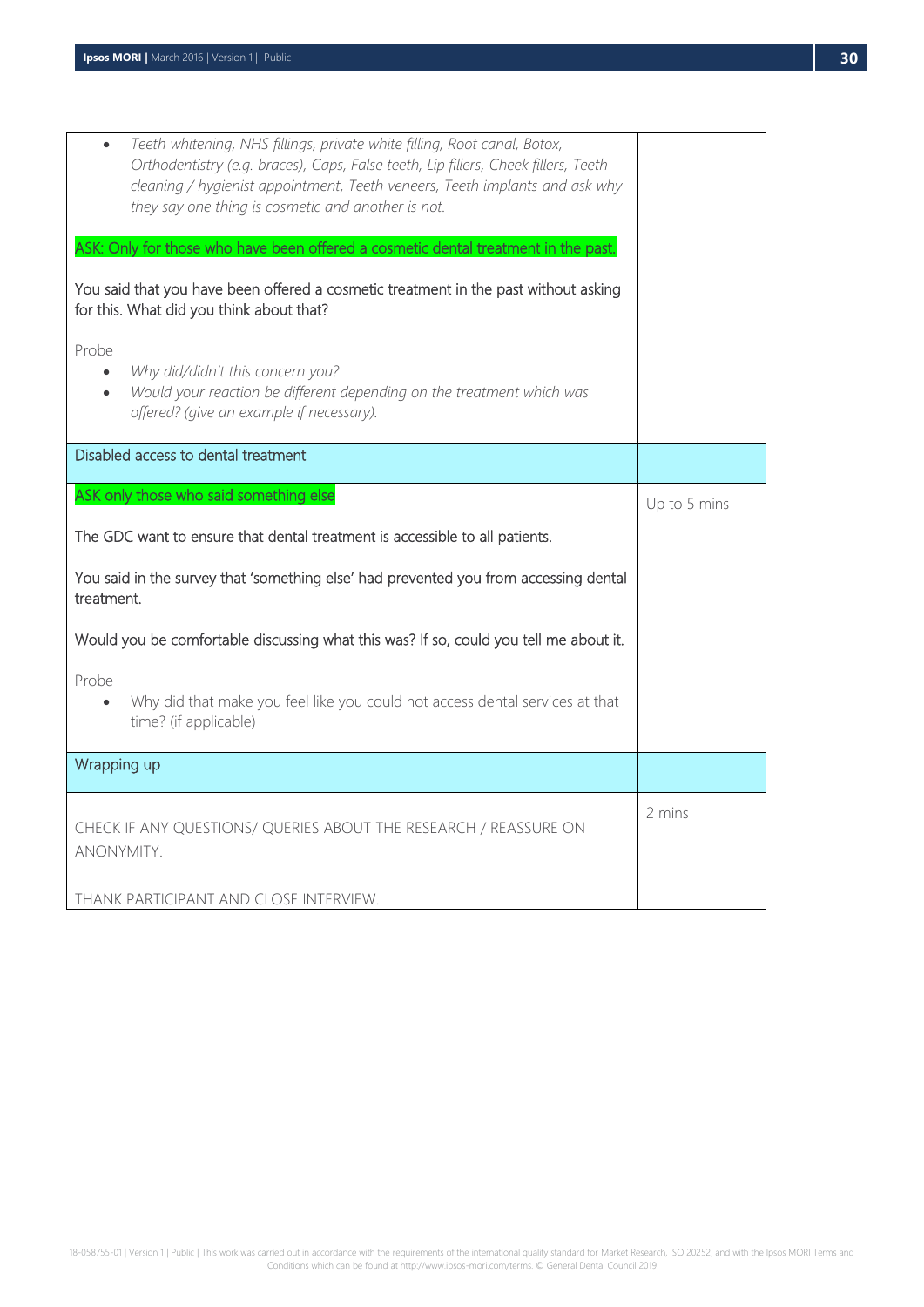## <span id="page-31-0"></span>**1.7 Discussion guide for deliberative workshop**

## GDC- Patients and the Public Research Deliberative workshop

| Timing     | Section                                                                                                                   |
|------------|---------------------------------------------------------------------------------------------------------------------------|
| Pre-       | Pre-task for participants: Participants are asked to discuss dentists with friends and family and find three words that   |
| workshop   | come most to mind.                                                                                                        |
| $-15$ mins |                                                                                                                           |
|            | Arrival                                                                                                                   |
|            | Participants will be asked to sign consent forms, and will be offered the privacy policy before being allocated to their  |
|            | tables                                                                                                                    |
| 5 mins     | Whole workshop welcome, introductions across the team,                                                                    |
|            | Welcome from Ipsos MORI chair - introduce Ipsos MORI, staff and their roles.                                              |
|            | Chair to outline the purpose of the workshop and set the ground rules as well as the broad structure.<br>$\bullet$        |
|            | Inform participants about the whole research approach.<br>$\bullet$                                                       |
|            |                                                                                                                           |
|            | Purpose of the workshop:                                                                                                  |
|            | To help the General Dental Council to better understand what patients want from their dentists and from a dental          |
|            | regulator, to feed into their strategy and aim to improve the way dentists and themselves engage with patients and        |
|            | the public.                                                                                                               |
|            |                                                                                                                           |
| 10 mins    | Introduction at tables                                                                                                    |
|            | Moderators reinforce the purpose<br>$\bullet$                                                                             |
|            | Explain that as an independent research organisation, Ipsos MORI adheres to the Market Research Society<br>$\bullet$      |
|            | Code of Conduct; we are gathering a range of opinions from a variety of people, and all opinions are valid.               |
|            | Get permission to digitally record<br>$\bullet$<br>Ask if any questions<br>$\bullet$                                      |
|            | Participants to briefly introduce themselves in pairs and discuss the 3 words to describe dentists pre-task.<br>$\bullet$ |
|            | Participants introduce to the group and add the post-it notes to the flipchart.<br>$\bullet$                              |
|            | Groups the post-it notes and refer back in the workshop<br>$\bullet$                                                      |
|            |                                                                                                                           |
| 50 mins    | Session 1: Professionalism                                                                                                |
|            |                                                                                                                           |
|            | We're going to think of people who work not just in dentistry but in other areas too. To start with, when I say           |
|            | somebody is professional, what kind of words or images come to mind?                                                      |
|            | Any others?                                                                                                               |
|            |                                                                                                                           |
|            | And now, thinking about the people you might meet who work in healthcare - so in hospitals, or GP practices, or in        |
|            | ambulances, what kind of things make you know that person is a professional?                                              |
|            | COLLECT RESPONSES TO BOTH QUESTIONS ABOVE ON POST-IT NOTES. IF NOT MENTIONED, PROMPT ON:                                  |
|            | Having qualifications/letters after name<br>1.                                                                            |
|            | 2. Ongoing training                                                                                                       |
|            | 3. Smart personal appearance                                                                                              |
|            | 4. Cleanliness/appearance of the surgery                                                                                  |
|            | 5. Being polite                                                                                                           |
|            | 6. Being friendly                                                                                                         |
|            | Compassionate nature<br>7.                                                                                                |
|            | Good timekeeping<br>8.                                                                                                    |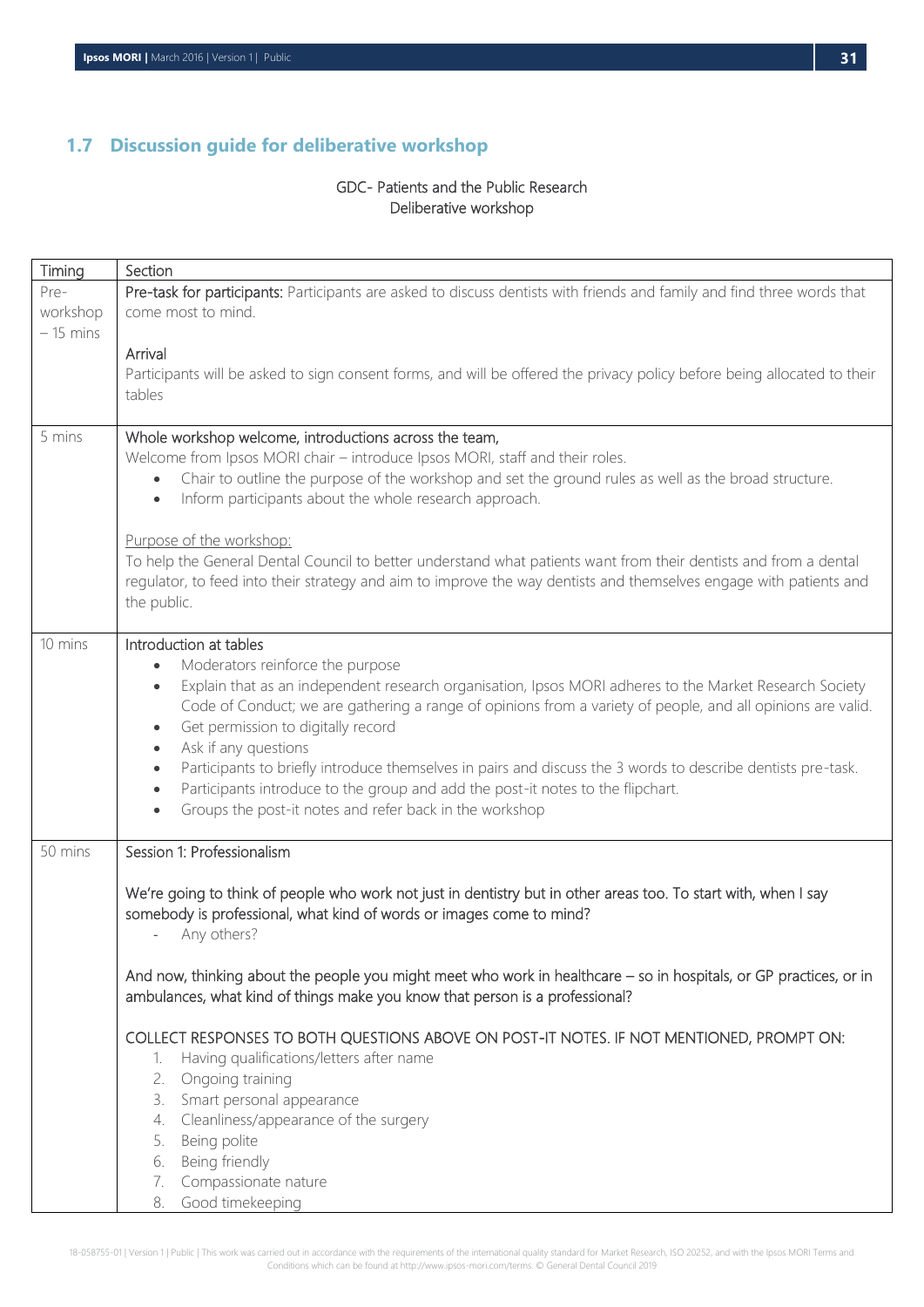| Tipping point exploration                                                                                                                                                                                                                                                                                                                                                          |
|------------------------------------------------------------------------------------------------------------------------------------------------------------------------------------------------------------------------------------------------------------------------------------------------------------------------------------------------------------------------------------|
| CHAIR TO STOP GROUPS AT SAME TIME AFTER 25 MINS                                                                                                                                                                                                                                                                                                                                    |
| How do the themes compare between these groups? Why do you say that?                                                                                                                                                                                                                                                                                                               |
| And what about a teacher?<br>Why?<br>What is different?                                                                                                                                                                                                                                                                                                                            |
| And how about if it was a police officer?<br>Why?<br>What is different?<br>$\overline{\phantom{0}}$                                                                                                                                                                                                                                                                                |
| If I had asked you about a GP being a professional, what 3 words would you have chosen?<br>Why?<br>What is different?                                                                                                                                                                                                                                                              |
| COMPARE ACROSS THE PAIRS - HIGHLIGHT THE THEMES AND UNDERPINNING PRINCIPLES WHICH APPEAR<br><b>MOST OFTEN</b>                                                                                                                                                                                                                                                                      |
| Why are these most important to you?<br>$\overline{\phantom{a}}$<br>Was it hard to pick three? What did you almost pick? Why didn't you choose those?<br>$\overline{\phantom{a}}$<br>What ones were least important to you?<br>$\overline{\phantom{a}}$<br>What did you base your decisions on?<br>$\frac{1}{2}$                                                                   |
| PAIRS FEEDBACK AND FLIPCHART THE TOP 3 FOR EACH.                                                                                                                                                                                                                                                                                                                                   |
| IN PAIRS: Which ones are most important for dentists? Please think about your top three.                                                                                                                                                                                                                                                                                           |
| Ok, now we have all these things we associate with being a professional, which do you associate with dentists?<br>Why do you say that?<br>How does this list of things associated with professionalism compare to the words you used to describe<br>$\overline{\phantom{a}}$<br>dentists in the pre-task?<br>[IF DIFFERENT] why are there differences?<br>$\overline{\phantom{a}}$ |
| AS A TABLE, THEME RESPONSES LOOKING FOR UNDERPINNING MORAL PRINCIPLES e.g. caring about the quality<br>of their work, caring about the patient, level of competence, taking responsibility for their actions                                                                                                                                                                       |
| We're now going to look at why these aspects are important. What do they tell us about that person? Why is that<br>important?                                                                                                                                                                                                                                                      |
| 9. Honesty<br>10. Putting patients' needs first/ahead of profit<br>11. Giving advice on the best treatment for me<br>12. Knowledge and expertise<br>13. Standard of care                                                                                                                                                                                                           |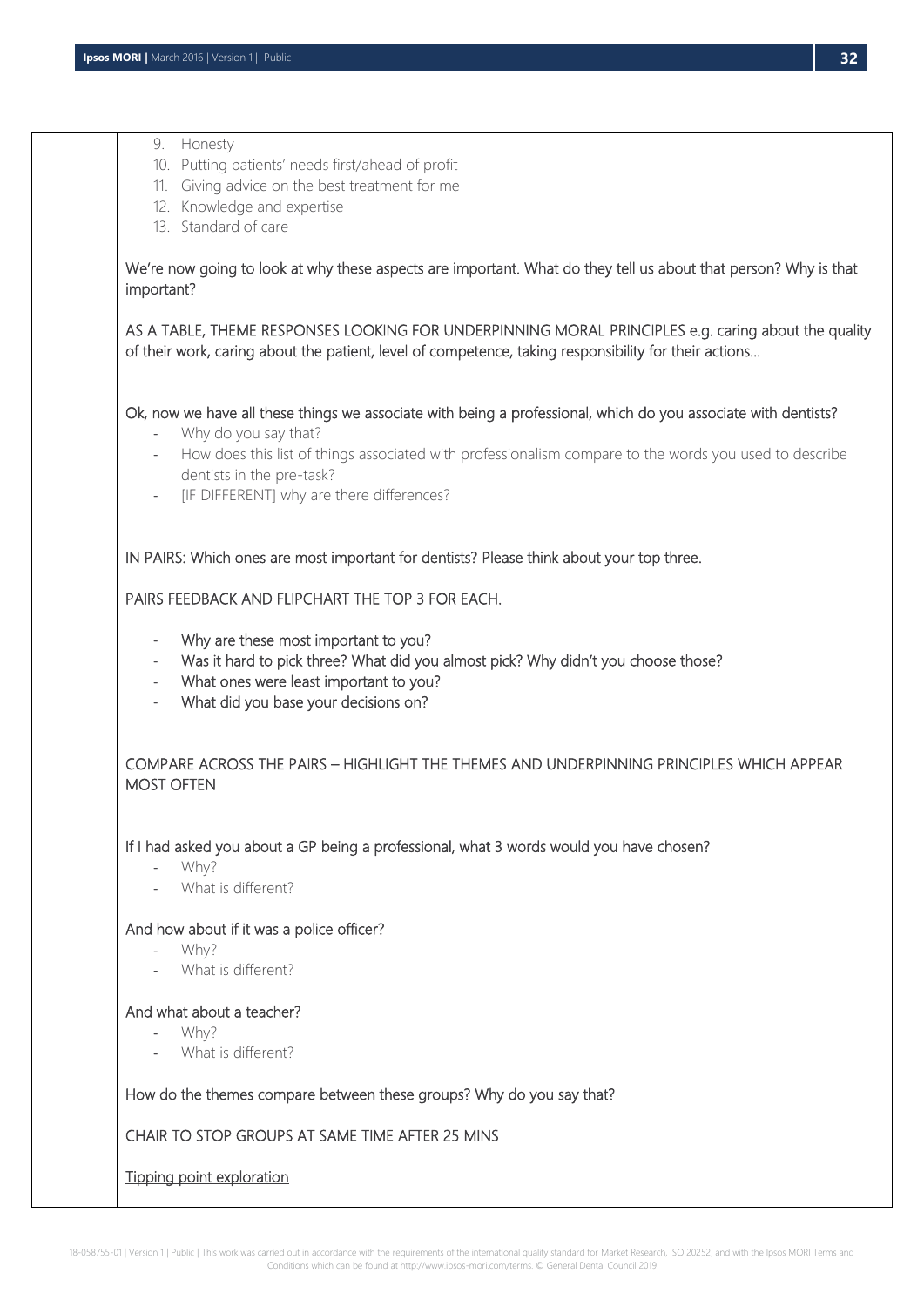Thinking about all we've talked about so far, we're now going to talk through a scenario to help us understand a bit more.

EACH TABLE DISCUSSES A DIFFERENT SCENARIO – MODERATORS REMAIN ON A TABLE AND ONLY DISCUSS ONE SCENARIO THROUGHOUT THE EXERCISE, PARTICIPANTS ROTATE. OVERALL, EACH GROUP OF PARTICIPANTS WILL DISCUSS TWO SCENARIOS.

### SCENARIO 1:

A Dental Nurse commits credit card fraud. While on reception, they used a Dentist's credit card to pay for an online order of baby clothes and had them sent to their personal address. The Dentist was in with a patient and not aware this was happening. When this was discovered the Dental Nurse was fired from her position and reported to the police, who took no further action.

Would you say this dental nurse is a professional? Why / why not? PROBE ON MORALS/ETHICS AND MITIGATION: HONESTY/DISHONESTY, NEED, IMPACT/LACK OF IMPACT ON PATIENT CARE ETC

CHANGES TO TEST:

- They claim it was a mistake, and that they had picked up the wrong card from their wallet (it was a work credit card that they used for work expenses).
- It was a patient's credit card
- It was cash from a petty cash box they claim they had been caught short that day and intended to pay the money back into the box the next day
- Due to errors in the dentist's finance system, they had not received their pay for the last two months
- The money was spent on tickets for a concert.
- It was a family practice and the dentist was their brother.

#### BRIEFLY DISCUSS EACH ONE:

What difference does this make? Why? PROBE ON MORALS/ETHICS AND MITIGATION: HONESTY/DISHONESTY, NEED, INTENT, IMPACT/LACK OF IMPACT ON ABILITY TO DO JOB OR ON PATIENT CARE ETC

Do you still see them as a professional?

Which of those changes to the scenario had the biggest impact on how you thought about the scenario? Why do you say that?

What about this scenario would worry you about this dental nurse in their professional role? Why do you say that? PROBE ON THEMES

COMPARE AND CONTRAST ACROSS GROUPS PARTICIPANTS ROTATE TO NEXT TABLE AND DISCUSS THE NEXT SCENARIO

#### SCENARIO 2:

l

A dentist was caught driving above the legal limit but did not inform the regulator of this conviction, which anyone registered with the GDC is supposed to do for any kind of crime. It happened in their spare time, and they were not due at work the next day. They did inform their manager right away but forgot to inform not the regulator.

Would you say this dentist is a professional? Why / why not?

CHANGES TO TEST: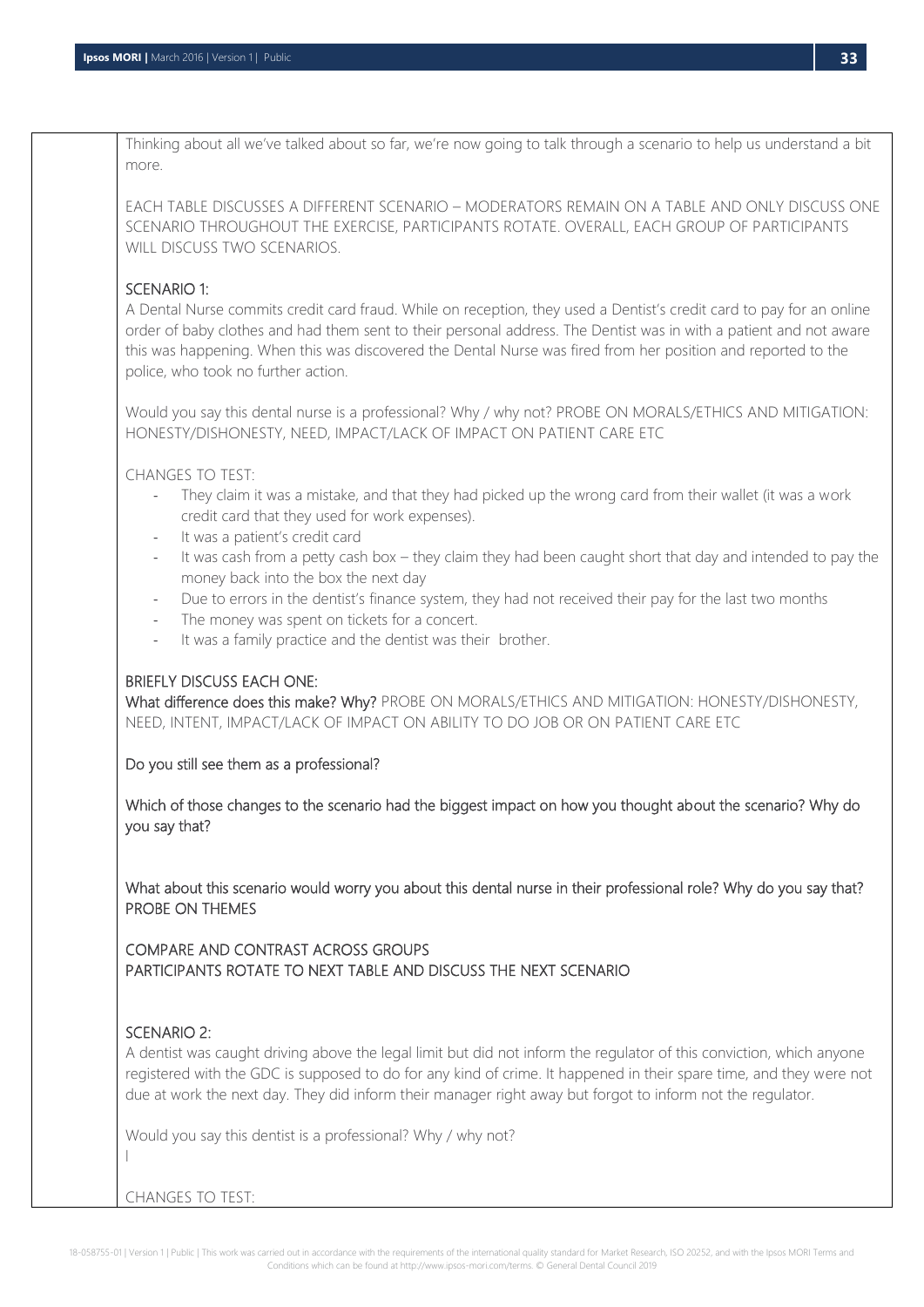- The dentist said this was due to stress and difficult personal circumstances as they were currently going through a divorce.
- The dentist had been celebrating their birthday on a night out with friends.
- The dentist was on their way back from a funeral of a close family member.
- The dentist is now attending AA and recognises that they need to have a better relationship with alcohol.
- The dentist was on a six month sabbatical from their dental practice, travelling around the UK.
- The dentist was not over the limit on alcohol, but was found to have been drug driving  $-$  she had smoked pot before driving.
- The dentist was driving a morning after a heavy night of drinking they had not realised how much would still be in their blood stream, and assumed that as they had slept it off, she would be fine to drive.

#### BRIEFLY DISCUSS EACH ONE:

What difference does this make? Why? PROBE ON MORALS/ETHICS AND MITIGATION: HONESTY/DISHONESTY, INTENT, IMPACT/LACK OF IMPACT ON ABILITY TO DO JOB OR ON PATIENT CARE ETC

#### Do you still see them as a professional?

Which of those changes to the scenario had the biggest impact on how you thought about the scenario? Why do you say that?

### What about this scenario would worry you about this dentist in their professional role? Why do you say that? PROBE ON THEMES

#### SCENARIO 3:

The police have been called to the property of a dentist by his neighbours, as they were concerned about the way the dentist was shouting and screaming as his wife and children. Social services have insisted that the children are separated from him, and have given temporary custody of them to his wife's parents. However, they are working to reintegrate the family and organising supported visits between the dentist and his children.

Would you say this dentist is a professional? Why / why not?

#### CHANGES TO TEST:

- This is the third time the dentist has been separated from his children from social services for similar reasons.
- The dentist is found to be suffering from an undiagnosed mental health condition. He is now seeing a psychiatrist and been prescribed medication, which appears to be treating his condition.
- The dentist works in a clinic where he deals with a lot of families, including young children.
- The dentist is generally considered polite and kind by patients and colleagues.
- The dentist says that he was under immense pressure due to a recent bereavement which he was not handling well. He says he is determined to do everything he can to apologise to his family and get his kids back. He has followed all the guidelines set by social services.
- His wife decides to leave him and applies for full custody of the children, which she is given.

#### Do you still see them as a professional?

#### BRIEFLY DISCUSS EACH ONE:

What difference does this make? Why? PROBE ON MORALS/ETHICS AND MITIGATION: HONESTY/DISHONESTY, INTENT, IMPACT/LACK OF IMPACT ON ABILITY TO DO JOB OR ON PATIENT CARE ETC

#### Do you still see them as a professional?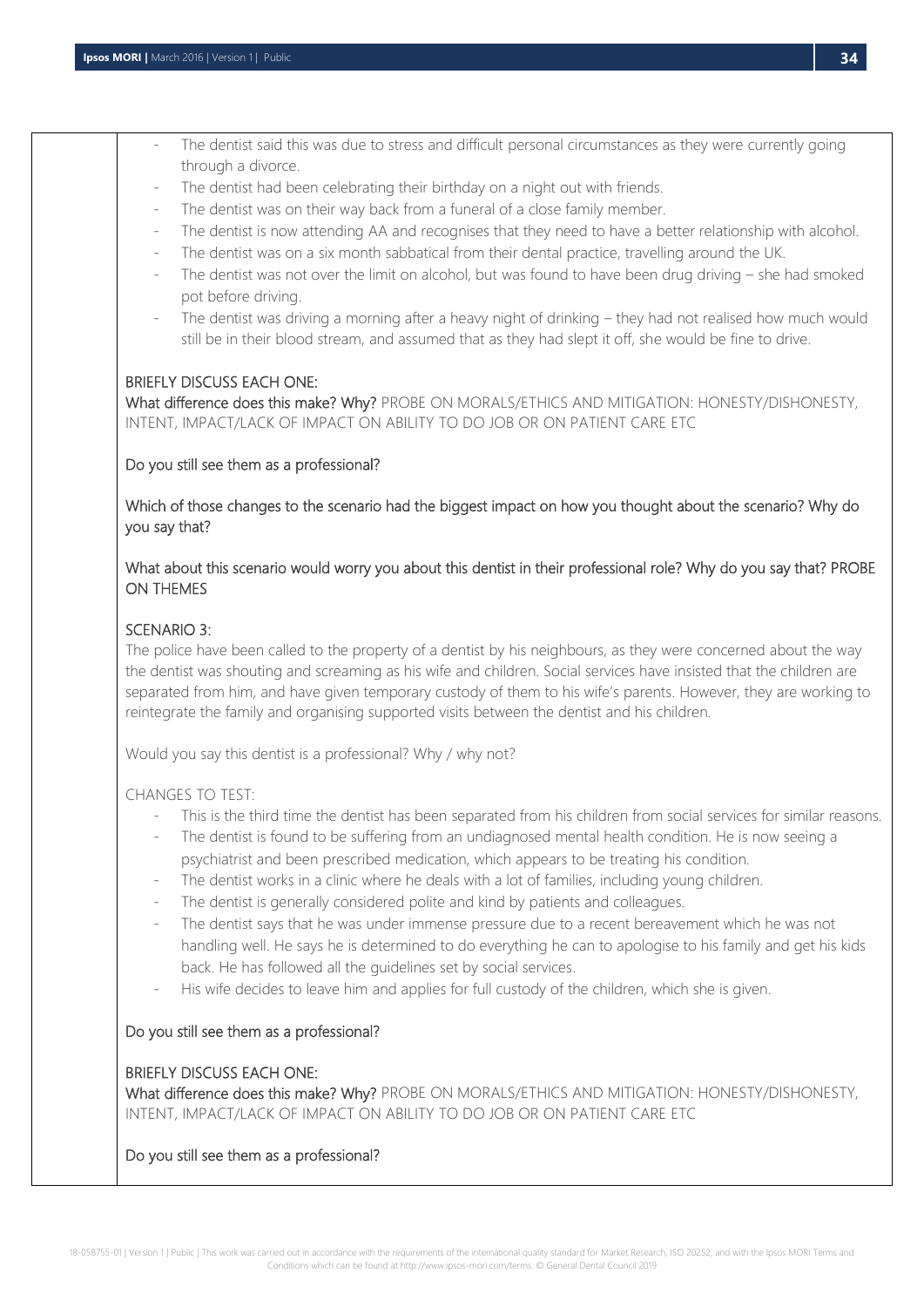|         | Which of those changes to the scenario had the biggest impact on how you thought about the scenario? Why do<br>you say that?                                                                                                                                                                                                                                                                                                                                                                                                                                                                                                                                                                         |
|---------|------------------------------------------------------------------------------------------------------------------------------------------------------------------------------------------------------------------------------------------------------------------------------------------------------------------------------------------------------------------------------------------------------------------------------------------------------------------------------------------------------------------------------------------------------------------------------------------------------------------------------------------------------------------------------------------------------|
|         | What about this scenario would worry you about this dentist in their professional role? Why do you say that? PROBE<br>ON THEMES                                                                                                                                                                                                                                                                                                                                                                                                                                                                                                                                                                      |
| 10 mins | Refreshment break                                                                                                                                                                                                                                                                                                                                                                                                                                                                                                                                                                                                                                                                                    |
| 50 mins | Session 2: Confidence                                                                                                                                                                                                                                                                                                                                                                                                                                                                                                                                                                                                                                                                                |
|         | We're now going to talk about "public confidence" - this is confidence that the general public has in institutions or<br>types of people.                                                                                                                                                                                                                                                                                                                                                                                                                                                                                                                                                            |
|         | Can you think of examples of when something has happened that impacted on public confidence in an institution or<br>group of people?<br>Why did that affect public confidence?                                                                                                                                                                                                                                                                                                                                                                                                                                                                                                                       |
|         | Why did this affect opinions of everyone, not just the individuals specifically involved?<br>What is it about these that made people worried about them, or talk about them? (PROBE ON: the roles<br>and responsibilities of the people involved, tapping into existing fears, impact, number of cases, role of regulation,<br>amount of newspaper coverage etc.)                                                                                                                                                                                                                                                                                                                                    |
|         | We're now going to talk through some examples of where a news story may have impacted public confidence in an<br>organisation or group of people [IF NOT ALREADY MENTIONED]. For each one, I'd like you to think about:                                                                                                                                                                                                                                                                                                                                                                                                                                                                              |
|         | To what extent did it affect public confidence? Why?<br>$\overline{\phantom{a}}$<br>Why did this affect opinions of everyone, not just the individuals specifically involved?<br>What is it about these that made people worried about them, or talk about them? (PROBE ON: the roles<br>$\overline{\phantom{a}}$<br>and responsibilities of the people involved, tapping into existing fears, impact, number of cases, role of<br>regulation, amount of media coverage etc.)                                                                                                                                                                                                                        |
|         | SCENARIO A: News of the World phone hacking scandal: It was alleged that the News of the World employees and<br>private detectives working on their behalf were hacking into the mobile voicemails of individuals, and listening to<br>their messages without their consent. This included celebrities and politicians, as well as others including victims of<br>the 2005 London bombings, Milly Dowler, a young girl who was found murdered, and relatives of deceased British<br>soldiers. Due to public outcry about this and other accusations such as police bribery, the Leveson Enquiry was<br>established to look into the press more generally, and the News of the World was closed down. |
|         | SCENARIO B: MPs expenses scandal: In 2009, details of all MPs expenses claimed over the previous few years were<br>published over several days in the Daily Telegraph. These included widespread accusations that MPs were switching<br>which house was designated as a "second home", increasing the amount they could claim, as well as a few which<br>resulted in criminal charges. There were also widely publicised claims, such as for the duck island.                                                                                                                                                                                                                                        |
|         | SCENARIO C: Bawa-Garba case: Dr Bawa-Garba, a junior doctor working in paediatrics, was charged with and<br>convicted of gross negligence homicide after a young boy in her care died. It was felt there were failures in the way<br>that she had managed his care, and that she had been too complacent and not proactive enough. However, she was<br>only just back from maternity leave, overstretched in an understaffed ward she was not familiar with, and the<br>computer systems were not working, meaning that test results were not transferred to her quickly. She was originally                                                                                                         |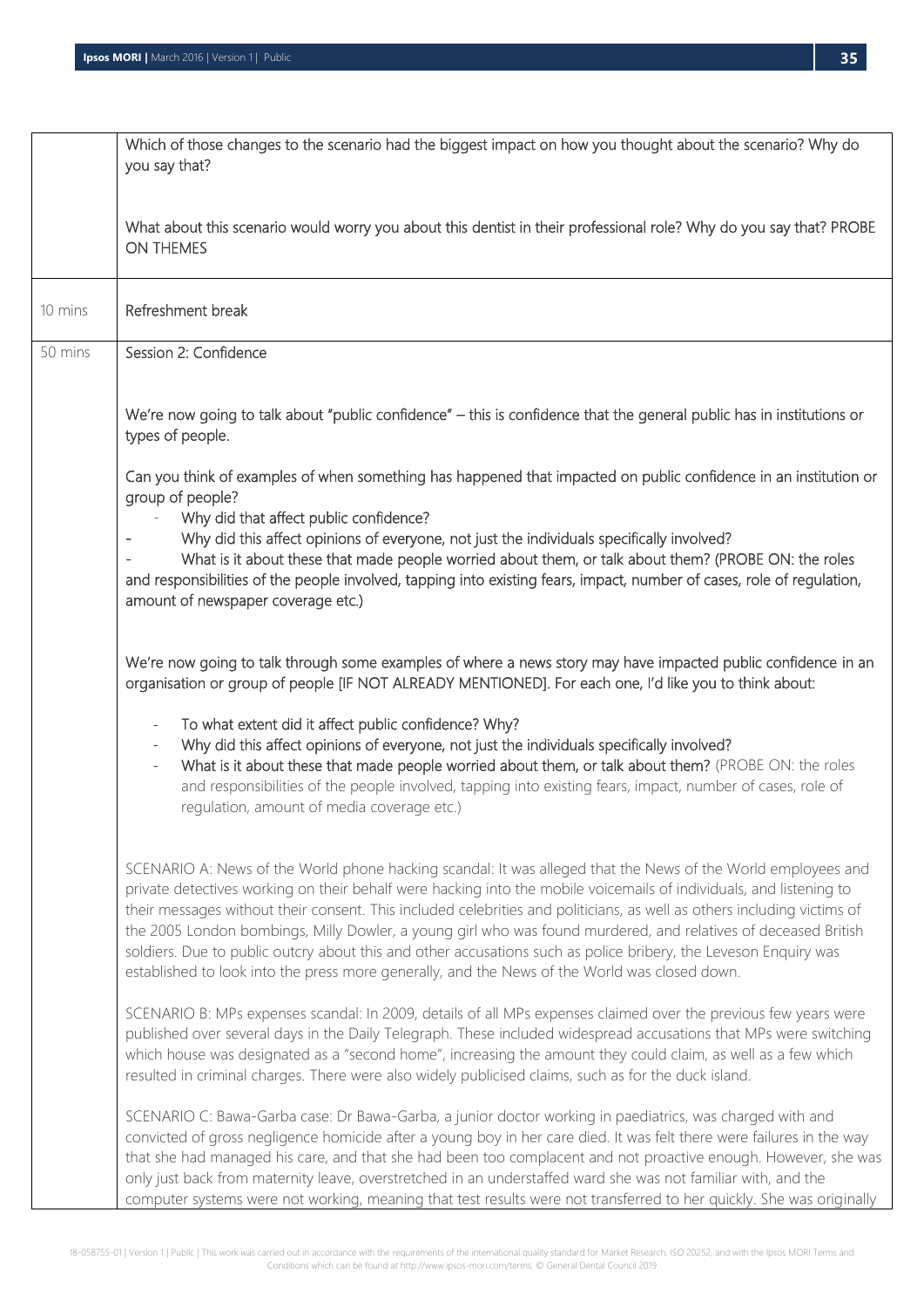|         | suspended for a year, but the General Medical Council tried to get her permanently struck off. In August 2018, she<br>won her appeal to be reinstated, on the grounds of her otherwise unblemished record and the contextual issues she<br>was facing.                                                                                                                                                                                                                                                                                                                                            |
|---------|---------------------------------------------------------------------------------------------------------------------------------------------------------------------------------------------------------------------------------------------------------------------------------------------------------------------------------------------------------------------------------------------------------------------------------------------------------------------------------------------------------------------------------------------------------------------------------------------------|
|         | Thinking about these scenarios, what do you think has the biggest impact on public confidence? Why do you say<br>that? PROBE AS ABOVE.                                                                                                                                                                                                                                                                                                                                                                                                                                                            |
|         | We're now going to go through some theoretical examples of scenarios about dentists. All of these are invented, but<br>will be based on things the regulator would be responsible for. For each let's think about whether this would impact<br>your opinion of dentists and dental professionals as a whole:                                                                                                                                                                                                                                                                                      |
|         | Scenario 1: You see a story on a news website about a local woman who has attacked an ex-boyfriend's new<br>girlfriend on a night out. It includes a video of the two woman yelling at each other, and one of them being<br>physically restrained by some friends. The story includes the news that she has been arrested for assault. When<br>you go to a new dentist a week later, you recognise her as the dental nurse in the surgery. You mention having<br>seen the story to one of the senior members of staff, and they are clearly surprised, as they did not know this<br>had happened. |
|         | Scenario 2: You see a news story about dental technicians in remote areas doing work they are not qualified<br>to do. This includes a mention of a recent case where a dental technician was reported for making dentures<br>without a Dentist referral.                                                                                                                                                                                                                                                                                                                                          |
|         | Scenario 3: You see a news programme discussing how people use social media. As an example, one of the<br>guests mentions a dentist at their local surgery who had posted pictures of themselves on Facebook with small<br>bags of white powder and the heading "Ket Sundays".                                                                                                                                                                                                                                                                                                                    |
|         | For each scenario:                                                                                                                                                                                                                                                                                                                                                                                                                                                                                                                                                                                |
|         | Would this impact your feelings about dentistry as a whole? What makes you say that? How do these<br>$\overline{\phantom{a}}$<br>scenarios compare to the ones we were talking about earlier when thinking about public confidence?<br>(PROBE ON: the roles and responsibilities of the people involved, tapping into existing fears, impact, number<br>of cases vs one individual, role of regulation, amount of coverage etc.)                                                                                                                                                                  |
|         | Would it be different if you discovered that person had been punished by a regulator? Why do you say that? What<br>would you expect to happen to them? Does it give you more confidence in the profession? Why/why not?<br>Would you do anything differently after hearing these stories? PROBE ON WHETHER IT WOULD MAKE THEM THINK<br>TWICE ABOUT GOING TO VISIT A DENTIST/THEIR DENTIST.                                                                                                                                                                                                        |
| 5 mins  | Refreshment break (if time / needed)                                                                                                                                                                                                                                                                                                                                                                                                                                                                                                                                                              |
| 40 mins | Session 3: Consumer vs patient                                                                                                                                                                                                                                                                                                                                                                                                                                                                                                                                                                    |
|         | We're now going to go on to think about something different. I'm going to give you a word and I'd like you to tell<br>me what comes to mind straight away.                                                                                                                                                                                                                                                                                                                                                                                                                                        |
|         | To start with, when I say the word 'consumer' what words and images come to mind?                                                                                                                                                                                                                                                                                                                                                                                                                                                                                                                 |
|         | Can you give me some examples of when you are a consumer?<br>WRITE ON FLIPCHART<br>PROMPT: banking, shops and retail, beauty salons.                                                                                                                                                                                                                                                                                                                                                                                                                                                              |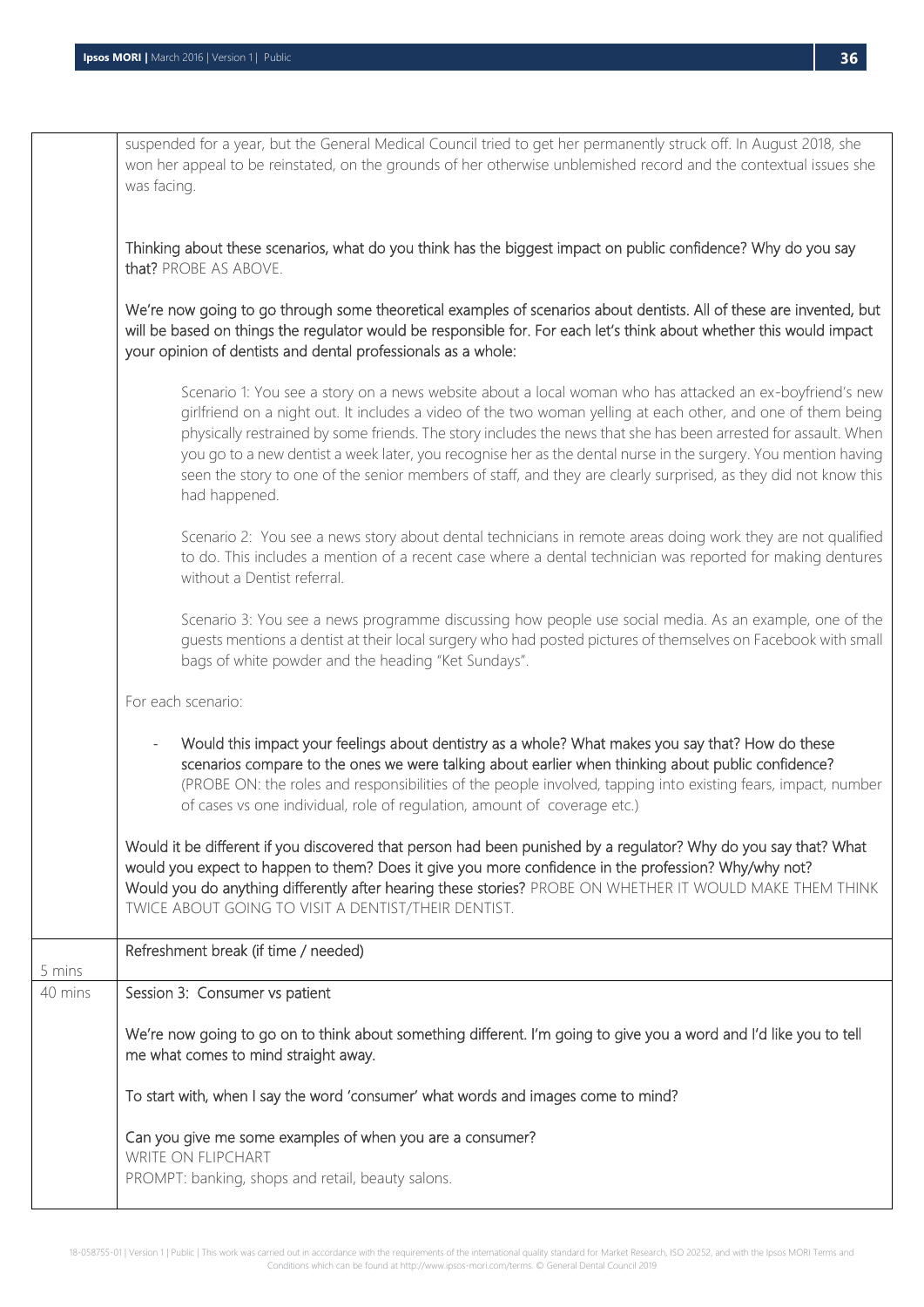|         | Looking at all of these examples, what is it that makes you a consumer in those situations?                                                       |
|---------|---------------------------------------------------------------------------------------------------------------------------------------------------|
|         | What else?                                                                                                                                        |
|         | Does it change if they provided a free service for a day? Are you still a consumer? Why?<br>$\overline{\phantom{a}}$                              |
|         | What about if a charity provide that service and you paid?<br>$\overline{\phantom{a}}$                                                            |
|         | What about if the government provided it but you had to pay?<br>$\overline{\phantom{a}}$                                                          |
|         |                                                                                                                                                   |
|         | Ok, so thinking about another word: 'patient'. What words and images come to mind?                                                                |
|         | Can you give me some examples of when you are a patient?                                                                                          |
|         | Ok, looking over these examples, what makes you a patient in those situations?<br>What else?                                                      |
|         | SUMMARISE KEY FEATURES OF BEING A CONSUMER AND A PATIENT                                                                                          |
|         | Thinning about the when you go to the dentist, what are you at this point?<br>What makes you say that?                                            |
|         | Can people be both consumers and patients?<br>What makes you say that?                                                                            |
|         | What do people expect if they are a patient and if they are a consumer?                                                                           |
|         | Lots of people pay for dental care, for example, many pay towards an NHS check-up. Does this change if we think<br>we're a consumer or a patient? |
|         | Why? Why not?                                                                                                                                     |
|         | And how about if people pay for different treatments at the dentist, not just a check-up.<br>PROMPT:                                              |
|         | A private hygienist appointment to have their teeth cleaned?                                                                                      |
|         | Braces to straighten their teeth<br>$\equiv$                                                                                                      |
|         | Having a teeth-whitening treatment<br>$\overline{\phantom{a}}$                                                                                    |
|         |                                                                                                                                                   |
|         | Are people consumers or patients in each of these? Where on the scale are they for each?<br>Why do you say that?                                  |
|         | What do people expect because they are a patient or a consumer for each of these?                                                                 |
|         |                                                                                                                                                   |
| 10 mins | Session 5: Plenary, final thoughts and close                                                                                                      |
|         | Tables will briefly feedback on the different areas. Moderators to summarise the thoughts from the workshop.                                      |
|         | THANK AND HANDOUT INCENTIVES                                                                                                                      |